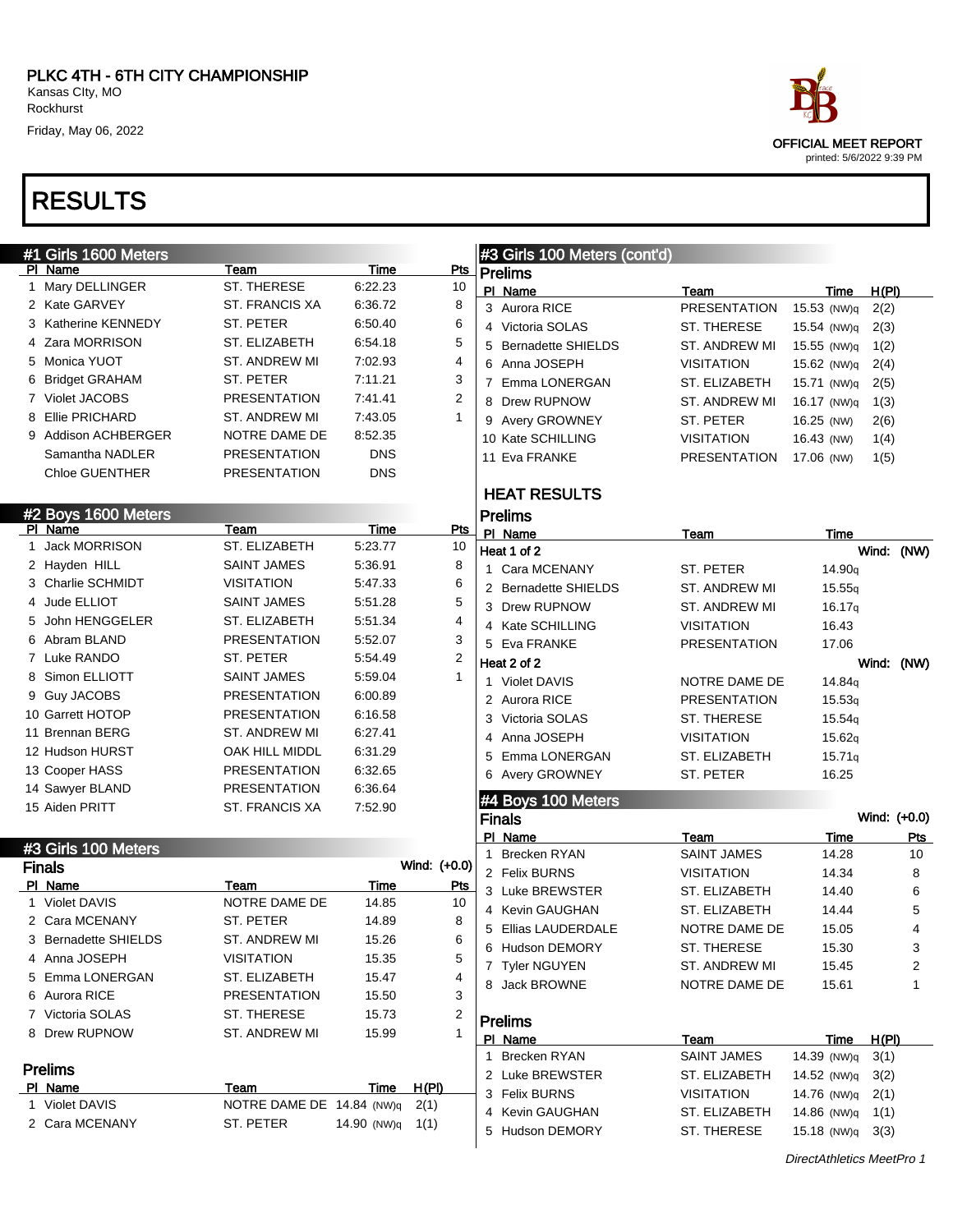| #4 Boys 100 Meters (cont'd) |                           |                    |              |      |   | #5 Girls 60 Meters (cont'd) |                      |              |       |                |
|-----------------------------|---------------------------|--------------------|--------------|------|---|-----------------------------|----------------------|--------------|-------|----------------|
| <b>Prelims</b>              |                           |                    |              |      |   | <b>Finals</b>               |                      |              |       | Wind: (+0.0)   |
| PI Name                     | Team                      | Time               | H(PI)        |      |   | PI Name                     | Team                 | Time         |       | <u>Pts</u>     |
| 6 Ellias LAUDERDALE         | NOTRE DAME DE 15.25 (NW)q |                    | 2(2)         |      |   | 7 Adalyn BAKER              | ST. ANDREW MI        | 9.75         |       | $\overline{2}$ |
| 7 Tyler NGUYEN              | ST. ANDREW MI             | 15.48 (NW)q        | 3(4)         |      |   | 8 Sawyer BARR               | <b>PRESENTATION</b>  | 10.21        |       | 1              |
| 8 Jack BROWNE               | NOTRE DAME DE 15.58 (NW)q |                    | 1(2)         |      |   |                             |                      |              |       |                |
| 9 Colten BOULWARE           | NATIVITY OF MA            | 15.60 (NW)         | 1(3)         |      |   | <b>Prelims</b>              |                      |              |       |                |
| 10 Patrick SCHEIDERER       | ST. PETER                 | 15.61 (NW)         | 2(3)         |      |   | PI Name                     | Team                 | Time         | H(PI) |                |
| 11 Mithchell SEELBREDE      | <b>PRESENTATION</b>       | 15.87 (NW)         | 1(4)         |      |   | 1 Violet DAVIS              | NOTRE DAME DE        | $9.08$ (NW)q | 2(1)  |                |
| 12 Tristan MARTIN           | ST. REGIS ACAD            | 15.98 (NW)         | 2(4)         |      |   | 2 Cara MCENANY              | ST. PETER            | $9.22$ (NW)q | 2(2)  |                |
| 13 Tyvon NGUYEN             | ST. ANDREW MI             | 16.00 (NW)         | 1(5)         |      |   | 3 Anna JOSEPH               | <b>VISITATION</b>    | 9.40 (NW)q   | 2(3)  |                |
| 14 Will MULLER              | ST. JOHN LALAN            | 16.17 (NW)         | 1(6)         |      |   | 4 Aurora RICE               | <b>PRESENTATION</b>  | $9.42$ (NW)q | 2(4)  |                |
| 15 Landon GADSON            | ST. REGIS ACAD            | 16.26 (NW)         | 1(7)         |      | 5 | Victoria SOLAS              | <b>ST. THERESE</b>   | 9.50 (NW)q   | 2(5)  |                |
| 16 Winston KEVERN           | NOTRE DAME DE 16.30 (NW)  |                    | 1(8)         |      | 6 | Adalyn BAKER                | ST. ANDREW MI        | $9.76$ (NW)q | 2(6)  |                |
| Wilson HABIGER              | NOTRE DAME DE             | DNS (NW)           | 3            |      |   | 7 Drew RUPNOW               | ST. ANDREW MI        | $9.79$ (NW)q | 1(1)  |                |
|                             |                           |                    |              |      |   | 8 Sawyer BARR               | <b>PRESENTATION</b>  | 10.22 (NW)q  | 1(2)  |                |
| <b>HEAT RESULTS</b>         |                           |                    |              |      |   | 9 Kate SCHILLING            | <b>VISITATION</b>    | 10.22 (NW)   | 1(2)  |                |
| <b>Prelims</b>              |                           |                    |              |      |   | 10 Ellyson SMITH            | ST. REGIS ACAD       | 10.35 (NW)   | 1(4)  |                |
| PI Name                     | Team                      | Time               |              |      |   | 11 Alayna ALEMAN            | ST. FRANCIS XA       | 10.79 (NW)   | 1(5)  |                |
| Heat 1 of 3                 |                           |                    | Wind: (NW)   |      |   |                             |                      |              |       |                |
| 1 Kevin GAUGHAN             | ST. ELIZABETH             | 14.86 <sub>q</sub> |              |      |   | <b>HEAT RESULTS</b>         |                      |              |       |                |
| 2 Jack BROWNE               | NOTRE DAME DE             | 15.58q             |              |      |   | <b>Prelims</b>              |                      |              |       |                |
| 3 Colten BOULWARE           | NATIVITY OF MA            | 15.60              |              |      |   | PI Name                     | Team                 | Time         |       |                |
| 4 Mithchell SEELBREDE       | <b>PRESENTATION</b>       | 15.87              |              |      |   | Heat 1 of 2                 |                      |              | Wind: | (NW)           |
| 5 Tyvon NGUYEN              | ST. ANDREW MI             | 16.00              |              |      |   | 1 Drew RUPNOW               | ST. ANDREW MI        | 9.79q        |       |                |
| 6 Will MULLER               | ST. JOHN LALAN            | 16.17              |              |      |   | 2 Sawyer BARR               | <b>PRESENTATION</b>  | 10.22q       |       |                |
| 7 Landon GADSON             | ST. REGIS ACAD            | 16.26              |              |      |   | 2 Kate SCHILLING            | <b>VISITATION</b>    | 10.22        |       |                |
| 8 Winston KEVERN            | NOTRE DAME DE             | 16.30              |              |      |   | 4 Ellyson SMITH             | ST. REGIS ACAD       | 10.35        |       |                |
| Heat 2 of 3                 |                           |                    | Wind:        | (NW) |   | 5 Alayna ALEMAN             | ST. FRANCIS XA       | 10.79        |       |                |
| 1 Felix BURNS               | <b>VISITATION</b>         | 14.76 <sub>q</sub> |              |      |   | Heat 2 of 2                 |                      |              | Wind: | (NW)           |
| 2 Ellias LAUDERDALE         | NOTRE DAME DE             | 15.25q             |              |      |   | 1 Violet DAVIS              | NOTRE DAME DE        | 9.08q        |       |                |
| 3 Patrick SCHEIDERER        | ST. PETER                 | 15.61              |              |      |   | 2 Cara MCENANY              | ST. PETER            | 9.22q        |       |                |
| 4 Tristan MARTIN            | ST. REGIS ACAD            | 15.98              |              |      |   | 3 Anna JOSEPH               | <b>VISITATION</b>    | 9.40q        |       |                |
| Heat 3 of 3                 |                           |                    | Wind: (NW)   |      |   | 4 Aurora RICE               | <b>PRESENTATION</b>  | 9.42q        |       |                |
| 1 Brecken RYAN              | <b>SAINT JAMES</b>        | 14.39 <sub>q</sub> |              |      |   | 5 Victoria SOLAS            | <b>ST. THERESE</b>   | 9.50q        |       |                |
| 2 Luke BREWSTER             | ST. ELIZABETH             | 14.52q             |              |      |   | 6 Adalyn BAKER              | <b>ST. ANDREW MI</b> | 9.76q        |       |                |
| 3 Hudson DEMORY             | ST. THERESE               | 15.18q             |              |      |   |                             |                      |              |       |                |
| 4 Tyler NGUYEN              | ST. ANDREW MI             | 15.48 <sub>q</sub> |              |      |   | #6 Boys 60 Meters           |                      |              |       |                |
| <b>Wilson HABIGER</b>       | NOTRE DAME DE             | <b>DNS</b>         |              |      |   | <b>Finals</b>               |                      |              |       | Wind: (+0.0)   |
|                             |                           |                    |              |      |   | PI Name                     | <b>Team</b>          | Time         |       | <u>Pts</u>     |
| #5 Girls 60 Meters          |                           |                    |              |      |   | 1 Brecken RYAN              | <b>SAINT JAMES</b>   | 8.90         |       | 10             |
| <b>Finals</b>               |                           |                    | Wind: (+0.0) |      |   | 2 Felix BURNS               | <b>VISITATION</b>    | 8.90         |       | 8              |
| PI Name                     | Team                      | <u>Time</u>        |              | Pts  |   | 3 Luke BREWSTER             | ST. ELIZABETH        | 9.01         |       | 6              |
| 1 Violet DAVIS              | NOTRE DAME DE             | 9.19               |              | 10   |   | 4 Nolan BARR                | <b>PRESENTATION</b>  | 9.11         |       | 5              |
| 2 Cara MCENANY              | ST. PETER                 | 9.21               |              | 8    |   | 5 Hudson DEMORY             | ST. THERESE          | 9.37         |       | 4              |
| 3 Anna JOSEPH               | <b>VISITATION</b>         | 9.46               |              | 6    |   | 6 Beau KETCHUM              | <b>VISITATION</b>    | 9.39         |       | 3              |
| 4 Aurora RICE               | <b>PRESENTATION</b>       | 9.51               |              | 5    |   | 7 Tyler NGUYEN              | ST. ANDREW MI        | 9.40         |       | 2              |
| 5 Victoria SOLAS            | ST. THERESE               | 9.59               |              | 4    |   | 8 Patrick SCHEIDERER        | ST. PETER            | 9.59         |       | 1              |
| 6 Drew RUPNOW               | ST. ANDREW MI             | 9.63               |              | 3    |   |                             |                      |              |       |                |
|                             |                           |                    |              |      |   |                             |                      |              |       |                |



DirectAthletics MeetPro 2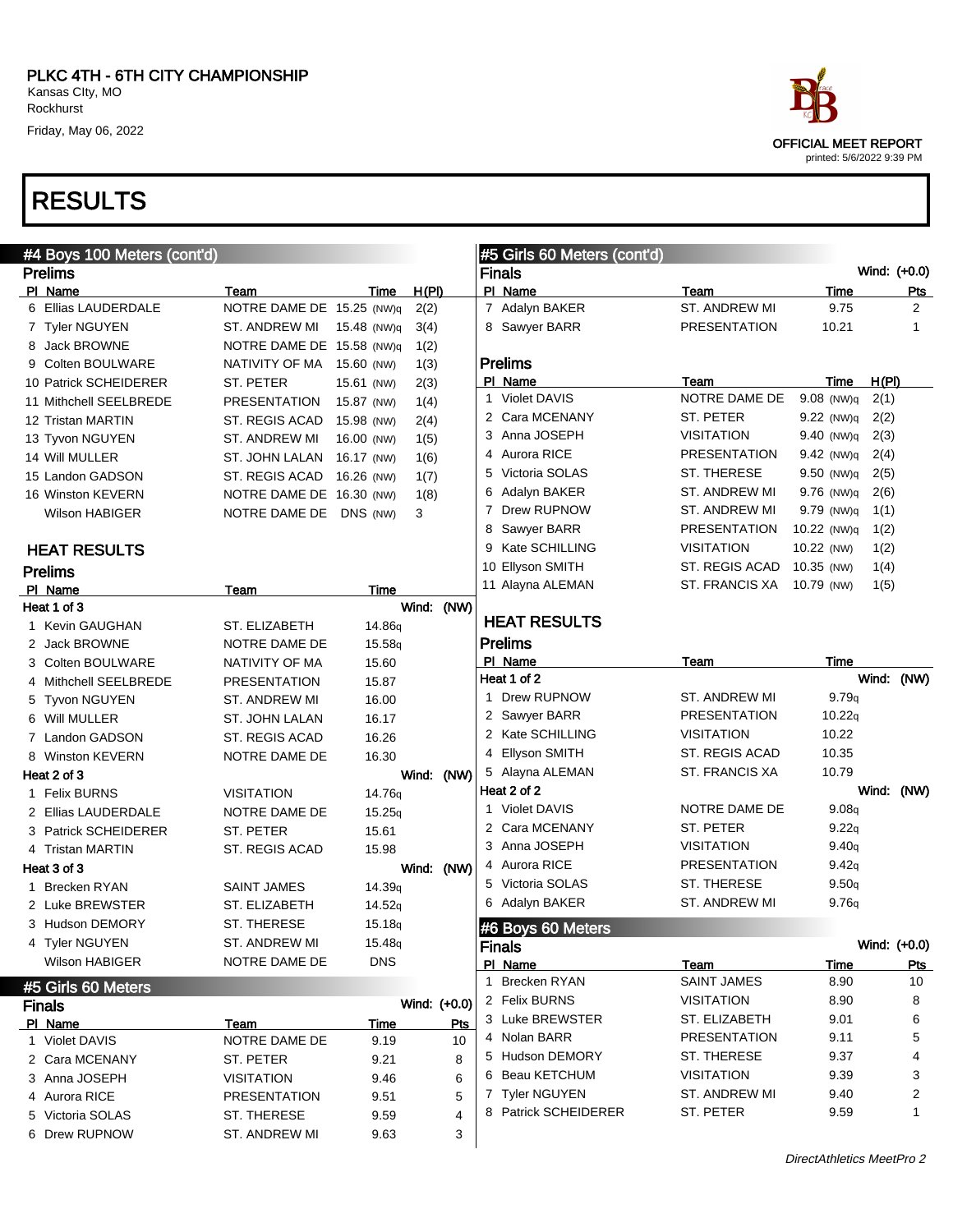

#### #6 Boys 60 Meters (cont'd) Prelims PI Name Team Team Team Time H(PI) 1 Brecken RYAN SAINT JAMES 8.86 (NW)q 3(1) 2 Felix BURNS VISITATION 9.11 (NW)q 2(1) 3 Luke BREWSTER ST. ELIZABETH 9.14 (NW)q 3(2) 4 Nolan BARR PRESENTATION 9.28 (NW)q 3(3) 5 Hudson DEMORY ST. THERESE 9.42 (NW)q 2(2) 6 Tyler NGUYEN ST. ANDREW MI 9.43 (NW)q 3(4) 7 Beau KETCHUM VISITATION 9.56 (NW)q 1(1) 8 Patrick SCHEIDERER ST. PETER 9.60 (NW)q 2(3) 9 Tyvon NGUYEN ST. ANDREW MI 9.63 (NW) 3(5) 10 Jack BROWNE NOTRE DAME DE 9.68 (NW) 1(2) 11 Wilson HABIGER NOTRE DAME DE 9.78 (NW) 1(3) 12 Will MULLER ST. JOHN LALAN 9.79 (NW) 1(4) 13 Evan SMITH ST. ANDREW MI 9.87 (NW) 1(5) 14 Tristan MARTIN ST. REGIS ACAD 9.94 (NW) 2(4) 15 Patrick MAHONY SAINT JAMES 10.01 (NW) 3(6) 16 Alex TOMELDAN OAK HILL MIDDL 10.01 (NW) 1(6) 17 Liam HUGHES PRESENTATION 10.02 (NW) 1(7) 18 Garin ZEILER PRESENTATION 10.09 (NW) 1(8) HEAT RESULTS Prelims PI Name Team Team Time Heat 1 of 3 Wind: (NW) 1 Beau KETCHUM VISITATION 9.56q 2 Jack BROWNE NOTRE DAME DE 9.68 3 Wilson HABIGER NOTRE DAME DE 9.78 4 Will MULLER ST. JOHN LALAN 9.79 5 Evan SMITH ST. ANDREW MI 9.87 6 Alex TOMELDAN **OAK HILL MIDDL** 10.01 7 Liam HUGHES PRESENTATION 10.02 8 Garin ZEILER PRESENTATION 10.09 Heat 2 of 3 Wind: (NW) 1 Felix BURNS VISITATION 9.11q 2 Hudson DEMORY ST. THERESE 9.42q 3 Patrick SCHEIDERER ST. PETER 9.60q 4 Tristan MARTIN ST. REGIS ACAD 9.94 Heat 3 of 3 Wind: (NW) 1 Brecken RYAN SAINT JAMES 8.86q 2 Luke BREWSTER ST. ELIZABETH 9.14q 3 Nolan BARR PRESENTATION 9.28q 4 Tyler NGUYEN ST. ANDREW MI 9.43q 5 Tyvon NGUYEN ST. ANDREW MI 9.63 6 Patrick MAHONY SAINT JAMES 10.01 #7 Girls 200 Meters PI Name Team Team Time H(PI) Pts 1 Lauren AUGUSTIN NOTRE DAME DE 30.57 (NW) 2(1) 10 2 Cara MCENANY ST. PETER 30.66 (NW) 2(2) 8 3 Violet DAVIS NOTRE DAME DE 31.86 (NW) 2(3) 6 4 Avery GROWNEY ST. PETER 32.54 (NW) 2(4) 5 5 Ellee PALMER PRESENTATION 32.93 (NW) 2(5) 4 6 Bernadette SHIELDS ST. ANDREW MI 32.98 (NW) 1(1) 3 7 Anna JOSEPH VISITATION 33.30 (NW) 2(6) 2 8 chanley ALLEN PRESENTATION 33.67 (NW) 2(7) 1 9 Kate SCHILLING VISITATION 33.94 (NW) 1(2) 10 Sawyer BARR PRESENTATION 35.42 (NW) 2(8) 11 Eva FRANKE PRESENTATION 36.20 (NW) 1(3) 12 Madison POWERS PRESENTATION 36.93 (NW) 1(4) Bianca MARTIN PRESENTATION DNS (NW) 1 SECTION RESULTS PI Name Team Team Time Section 1 of 2 Wind: (NW) 1 Bernadette SHIELDS ST. ANDREW MI 32.98 2 Kate SCHILLING VISITATION 33.94 3 Eva FRANKE PRESENTATION 36.20 4 Madison POWERS PRESENTATION 36.93 Bianca MARTIN PRESENTATION DNS Section 2 of 2 Wind: (NW) 1 Lauren AUGUSTIN NOTRE DAME DE 30.57 2 Cara MCENANY ST. PETER 30.66 3 Violet DAVIS NOTRE DAME DE 31.86 4 Avery GROWNEY ST. PETER 32.54 5 Ellee PALMER PRESENTATION 32.93 6 Anna JOSEPH VISITATION 33.30 7 chanley ALLEN PRESENTATION 33.67 8 Sawyer BARR PRESENTATION 35.42 #8 Boys 200 Meters<br>PL Name Team Time H(PI) Pts 1 Felix BURNS VISITATION 30.17 (NW) 2(1) 10 2 Jack RYAN PRESENTATION 30.20 (NW) 2(2) 8 3 Ellias LAUDERDALE NOTRE DAME DE 31.27 (NW) 2(3) 6 4 Nolan BARR PRESENTATION 31.34 (NW) 2(4) 5 5 Jackson MCKENNA PRESENTATION 31.69 (NW) 2(5) 4 6 Patrick SCHEIDERER ST. PETER 31.73 (NW) 2(6) 3 7 Charlie SCHMIDT VISITATION 31.90 (NW) 1(1) 2 8 Mithchell SEELBREDE PRESENTATION 32.89 (NW) 1(2) 1 9 Connor JOHANSEN PRESENTATION 33.04 (NW) 1(3) 10 Tristan MARTIN ST. REGIS ACAD 33.10 (NW) 1(4) 11 Colten BOULWARE NATIVITY OF MA 33.55 (NW) 2(7) 12 Winston KEVERN NOTRE DAME DE 33.59 (NW) 1(5) 13 Andrew MULLER ST. JOHN LALAN 33.61 (NW) 1(6)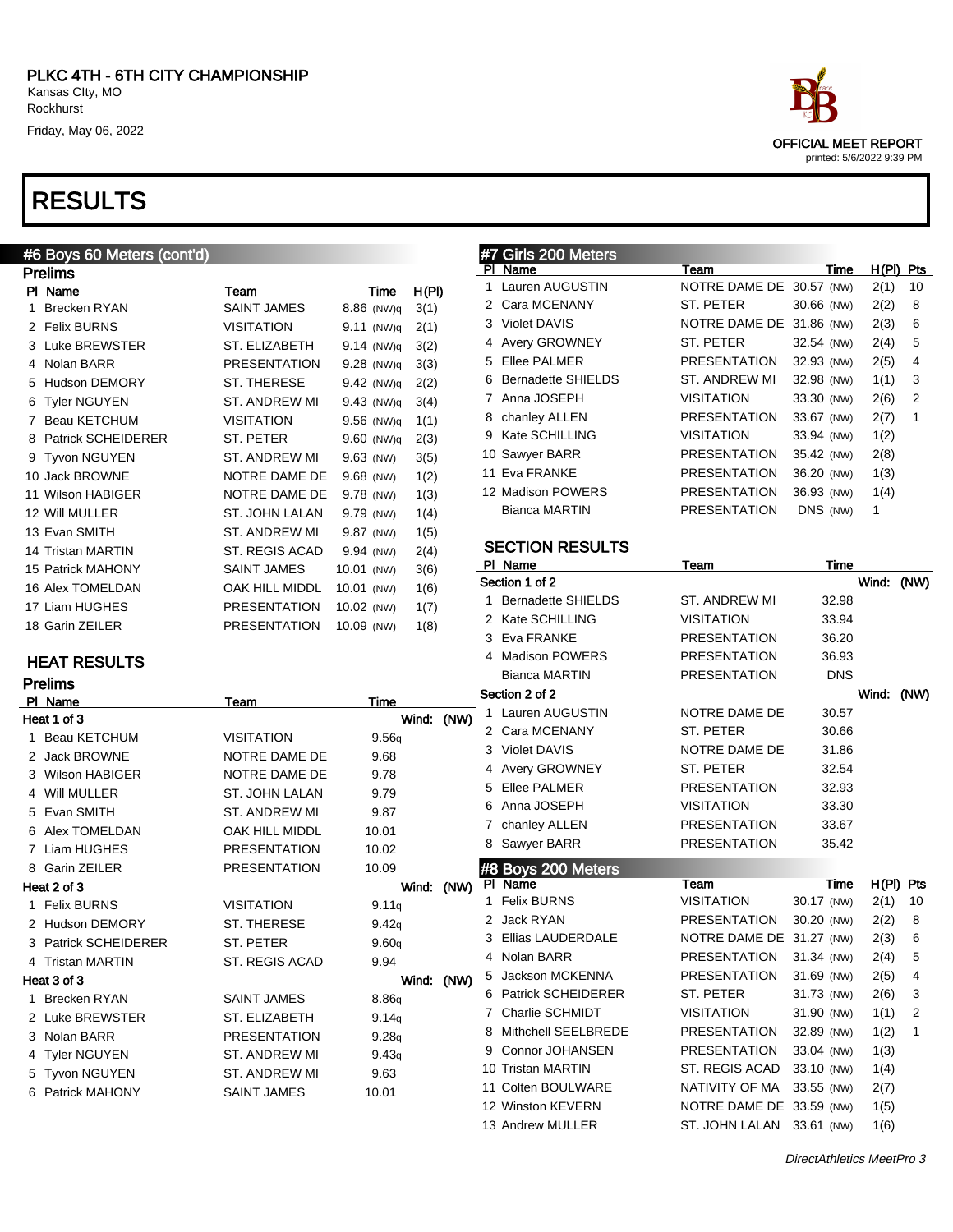

| #8 Boys 200 Meters (cont'd)       |                     |                 |                     |              | #9 Girls 800m SMR (cont'd)       |                     |                           |             |              |
|-----------------------------------|---------------------|-----------------|---------------------|--------------|----------------------------------|---------------------|---------------------------|-------------|--------------|
| PI Name                           | Team                | Time            |                     | $H(PI)$ Pts  | PI Team                          |                     | Time                      |             |              |
| 14 Evan SMITH                     | ST. ANDREW MI       | 34.03 (NW)      | 2(8)                |              | 5 ST. ANDREW MIDDLE SCHOOL (A)   |                     | 2:49.56                   |             |              |
|                                   |                     |                 |                     |              | 6 OAK HILL MIDDLE SCHOOL (A)     |                     | 2:54.88                   |             |              |
| <b>SECTION RESULTS</b>            |                     |                 |                     |              | #10 Boys 800m SMR                |                     |                           |             |              |
| PI Name<br>Section 1 of 2         | Team                | Time            |                     |              | PI Team                          |                     | Time                      | $H(PI)$ Pts |              |
| 1 Charlie SCHMIDT                 | <b>VISITATION</b>   | 31.90           | Wind: (NW)          |              | 1 ST. ELIZABETH (A)              |                     | 2:13.41                   | 2(1)        | - 10         |
| 2 Mithchell SEELBREDE             | <b>PRESENTATION</b> | 32.89           |                     |              | 2 VISITATION (A)                 |                     | 2:26.33                   | 2(2)        | 8            |
| 3 Connor JOHANSEN                 | PRESENTATION        | 33.04           |                     |              | 3 PRESENTATION MIDDLE SCHOOL (B) |                     | 2:28.18                   | 1(1)        | 6            |
| 4 Tristan MARTIN                  | ST. REGIS ACAD      | 33.10           |                     |              | 4 ST. ELIZABETH (B)              |                     | 2:28.26                   | 1(2)        | 5            |
| 5 Winston KEVERN                  | NOTRE DAME DE       | 33.59           |                     |              | 5 PRESENTATION MIDDLE SCHOOL (A) |                     | 2:29.86                   | 2(3)        | 4            |
| 6 Andrew MULLER                   | ST. JOHN LALAN      | 33.61           |                     |              | 6 PRESENTATION MIDDLE SCHOOL (C) |                     | 2:42.39                   | 1(3)        | 3            |
| Section 2 of 2                    |                     |                 | Wind: (NW)          |              | 7 ST. THERESE (A)                |                     | 2:43.40                   | 2(4)        | 2            |
| 1 Felix BURNS                     | <b>VISITATION</b>   | 30.17           |                     |              | 8 ST. ELIZABETH (C)              |                     | 3:01.29                   | 1(4)        | $\mathbf{1}$ |
| 2 Jack RYAN                       | <b>PRESENTATION</b> | 30.20           |                     |              | 9 OAK HILL MIDDLE SCHOOL (A)     |                     | 3:04.24                   | 2(5)        |              |
| 3 Ellias LAUDERDALE               | NOTRE DAME DE       | 31.27           |                     |              | 10 ST. THERESE (B)               |                     | 3:06.17                   | 1(5)        |              |
| 4 Nolan BARR                      | <b>PRESENTATION</b> | 31.34           |                     |              | ST. ANDREW MIDDLE SCHOOL (A)     |                     | <b>DNS</b>                | 2           |              |
| 5 Jackson MCKENNA                 | <b>PRESENTATION</b> | 31.69           |                     |              |                                  |                     |                           |             |              |
| 6 Patrick SCHEIDERER              | ST. PETER           | 31.73           |                     |              | <b>SECTION RESULTS</b>           |                     |                           |             |              |
| 7 Colten BOULWARE                 | NATIVITY OF MA      | 33.55           |                     |              | PI Team<br>Section 1 of 2        |                     | Time                      |             |              |
| 8 Evan SMITH                      | ST. ANDREW MI       | 34.03           |                     |              | 1 PRESENTATION MIDDLE SCHOOL (B) |                     | 2:28.18                   |             |              |
|                                   |                     |                 |                     |              | 2 ST. ELIZABETH (B)              |                     | 2:28.26                   |             |              |
| #9 Girls 800m SMR<br>PI Team      |                     |                 |                     |              | 3 PRESENTATION MIDDLE SCHOOL (C) |                     | 2:42.39                   |             |              |
| 1 ST. THERESE (B)                 |                     | Time<br>2.24.16 | $H(PI)$ Pts<br>1(1) | 10           | 4 ST. ELIZABETH (C)              |                     | 3:01.29                   |             |              |
| 2 PRESENTATION MIDDLE SCHOOL (A)  |                     | 2:32.57         | 2(1)                | 8            | 5 ST. THERESE (B)                |                     | 3:06.17                   |             |              |
| 3 ST. ELIZABETH (A)               |                     | 2:32.59         | 2(2)                | 6            | Section 2 of 2                   |                     |                           |             |              |
| 4 ST. THERESE (A)                 |                     | 2:36.32         | 2(3)                | 5            | 1 ST. ELIZABETH (A)              |                     | 2:13.41                   |             |              |
| 5 ST. PETER (A)                   |                     | 2:38.71         | 2(4)                | 4            | 2 VISITATION (A)                 |                     | 2:26.33                   |             |              |
| 6 ST. PETER (B)                   |                     | 2:41.70         | 1(2)                | 3            | 3 PRESENTATION MIDDLE SCHOOL (A) |                     | 2:29.86                   |             |              |
| 7 ST. ELIZABETH (C)               |                     | 2:42.85         | 1(3)                | 2            | 4 ST. THERESE (A)                |                     | 2:43.40                   |             |              |
| 8 ST. ANDREW MIDDLE SCHOOL (A)    |                     | 2:49.56         | 2(5)                | $\mathbf{1}$ | 5 OAK HILL MIDDLE SCHOOL (A)     |                     | 3:04.24                   |             |              |
| 9 ST. ELIZABETH (B)               |                     | 2:52.03         | 1(4)                |              | ST. ANDREW MIDDLE SCHOOL (A)     |                     | <b>DNS</b>                |             |              |
| 10 PRESENTATION MIDDLE SCHOOL (B) |                     | 2:54.40         | 1(5)                |              |                                  |                     |                           |             |              |
| 11 OAK HILL MIDDLE SCHOOL (A)     |                     | 2:54.88         | 2(6)                |              | #11 Girls 800 Meters<br>PI Name  | Team                | Time                      |             | Pts          |
|                                   |                     |                 |                     |              | 1 Makayla RAMIREZ                | <b>PRESENTATION</b> | 2:59.17                   |             | 10           |
| <b>SECTION RESULTS</b>            |                     |                 |                     |              | 2 Daley BYARS                    | ST. THERESE         | 3:03.97                   |             | 8            |
| PI Team                           |                     | <b>Time</b>     |                     |              | 3 Kelly FRANK                    | PRESENTATION        | 3:10.52                   |             | 6            |
| Section 1 of 2                    |                     |                 |                     |              | 4 Sadie ROGGE                    | ST. ELIZABETH       | 3:11.05                   |             | 5            |
| 1 ST. THERESE (B)                 |                     | 2:24.16         |                     |              | 5 Ellie DUENSING                 | ST. THERESE         | 3:15.18                   |             | 4            |
| 2 ST. PETER (B)                   |                     | 2:41.70         |                     |              | 6 Monica YUOT                    | ST. ANDREW MI       | 3:15.54                   |             | 3            |
| 3 ST. ELIZABETH (C)               |                     | 2:42.85         |                     |              | 7 Zara MORRISON                  | ST. ELIZABETH       | 3:22.50                   |             | 2            |
| 4 ST. ELIZABETH (B)               |                     | 2:52.03         |                     |              | 8 Ellie BRENNAN                  | ST. ELIZABETH       | 3:23.61                   |             | 1            |
| 5 PRESENTATION MIDDLE SCHOOL (B)  |                     | 2:54.40         |                     |              | 9 Bridget GRAHAM                 | ST. PETER           | 3:25.95                   |             |              |
| Section 2 of 2                    |                     |                 |                     |              | 10 Augusta HODES                 | ST. ELIZABETH       | 3:26.73                   |             |              |
| 1 PRESENTATION MIDDLE SCHOOL (A)  |                     | 2:32.57         |                     |              | 11 Anna MUDD                     | ST. PETER           | 3:31.17                   |             |              |
| 2 ST. ELIZABETH (A)               |                     | 2:32.59         |                     |              | 12 Emma ARNOLD                   | ST. THERESE         | 3:32.60                   |             |              |
| 3 ST. THERESE (A)                 |                     | 2:36.32         |                     |              | 13 Sammy STROBBE                 | ST. THERESE         | 3:36.47                   |             |              |
| 4 ST. PETER (A)                   |                     | 2:38.71         |                     |              |                                  |                     |                           |             |              |
|                                   |                     |                 |                     |              |                                  |                     | DirectAthletics MeetPro 4 |             |              |

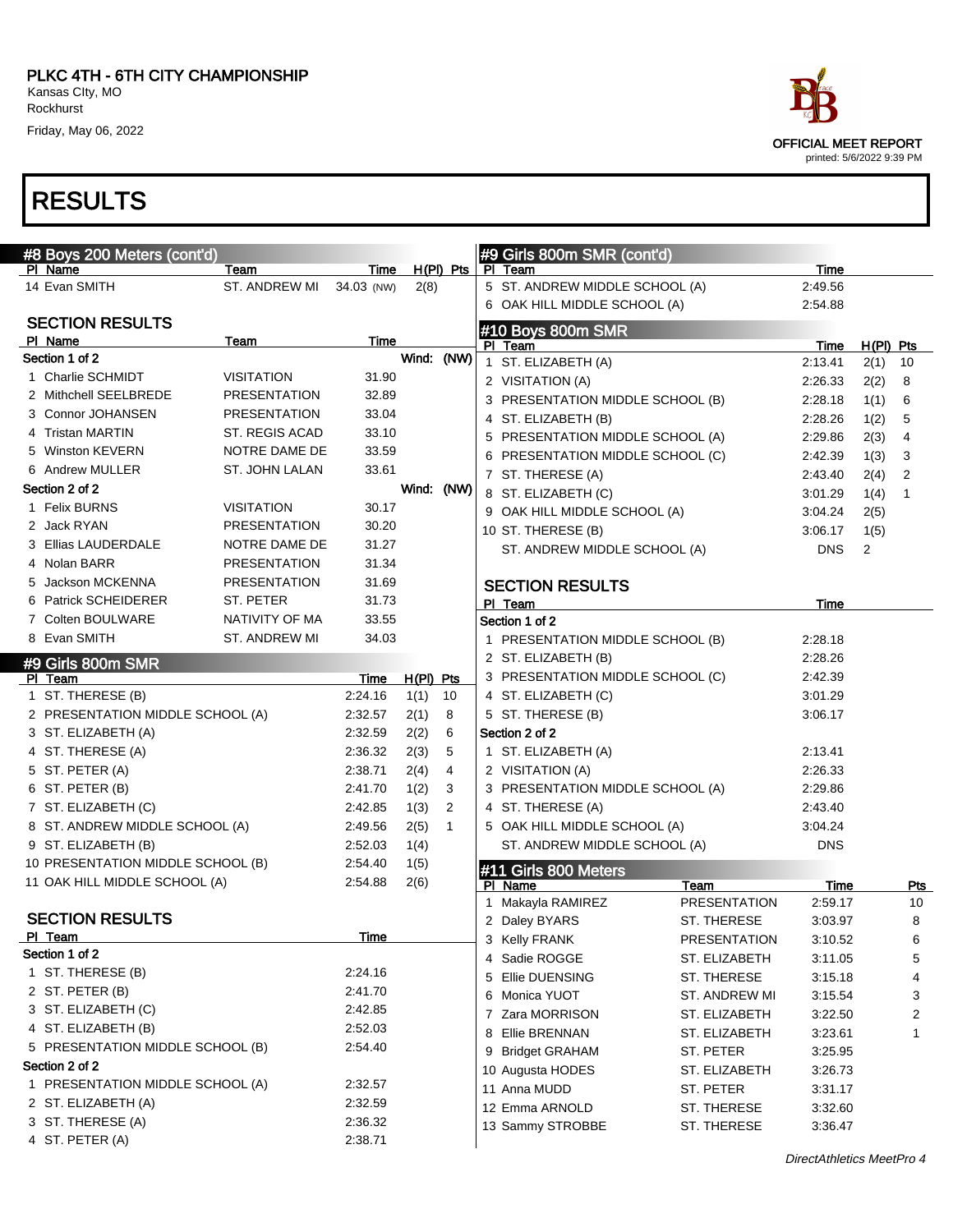| #11 Girls 800 Meters (cont'd)    |                                       |                        |             |                |   | #13 Girls $4 \times 100$ m Relay (cont'd)          |                    |                |    |
|----------------------------------|---------------------------------------|------------------------|-------------|----------------|---|----------------------------------------------------|--------------------|----------------|----|
| PI Name                          | Team                                  | Time                   |             | Pts I          |   | PI Team                                            | Time               | $H(PI)$ Pts    |    |
| 14 Gabby JACOBS                  | <b>PRESENTATION</b>                   | 3:36.84                |             |                |   | 10 ST. ELIZABETH (B)                               | 1:14.58            | 1(5)           |    |
| 15 Molly SWYMELER                | ST. THERESE                           | 3:41.83                |             |                |   | 11 SAINT JAMES (A)                                 | 1:15.58            | 1(6)           |    |
| 16 Samantha NADLER               | <b>PRESENTATION</b>                   | 3:42.45                |             |                |   | 12 ST. PETER (C)                                   | 1:18.04            | 1(7)           |    |
| 17 Violet JACOBS                 | <b>PRESENTATION</b>                   | 3:48.34                |             |                |   | 13 OAK HILL MIDDLE SCHOOL (A)                      | 1:18.15            | 2(6)           |    |
| 18 Addison ACHBERGER             | NOTRE DAME DE                         | 4:02.76                |             |                |   | 14 ST. ELIZABETH (C)                               | 1:22.26            | 1(8)           |    |
| Gracelyn O'BRIEN                 | ST. JOHN LALAN                        | <b>DNS</b>             |             |                |   | NATIVITY OF MARY (A)                               | <b>DNS</b>         | $\overline{2}$ |    |
| <b>Chloe GUENTHER</b>            | <b>PRESENTATION</b>                   | <b>DNS</b>             |             |                |   | NOTRE DAME DE SION MIDDLE SCHOOL (A)               | <b>DNS</b>         | 2              |    |
|                                  |                                       |                        |             |                |   | <b>SECTION RESULTS</b>                             |                    |                |    |
| #12 Boys 800 Meters              |                                       |                        |             |                |   | PI Team                                            | Time               |                |    |
| PI Name<br>1 Jack MCGOVERN       | Team<br>ST. ELIZABETH                 | <b>Time</b><br>2:30.53 |             | Pts<br>10      |   | Section 1 of 2                                     |                    |                |    |
| 2 Hayden HILL                    | <b>SAINT JAMES</b>                    | 2:32.72                |             | 8              |   | 1 PRESENTATION MIDDLE SCHOOL (B)                   | 1:09.77            |                |    |
| 3 Jack RYAN                      | <b>PRESENTATION</b>                   | 2:37.82                |             | 6              |   | 2 ST. PETER (B)                                    | 1:10.71            |                |    |
| 4 Luke RANDO                     | ST. PETER                             | 2:45.16                |             | 5              |   | 3 ST. THERESE (B)                                  | 1:13.59            |                |    |
| 5 Abram BLAND                    | <b>PRESENTATION</b>                   | 2:48.43                |             | $\overline{4}$ |   | 4 PRESENTATION MIDDLE SCHOOL (C)                   | 1:14.03            |                |    |
|                                  |                                       |                        |             | 3              |   | 5 ST. ELIZABETH (B)                                | 1:14.58            |                |    |
| 6 Guy JACOBS                     | <b>PRESENTATION</b><br>ST. FRANCIS XA | 2:50.12                |             | $\overline{2}$ |   | 6 SAINT JAMES (A)                                  | 1:15.58            |                |    |
| 7 Bo GARVEY                      |                                       | 2:50.75                |             | $\mathbf{1}$   |   | 7 ST. PETER (C)                                    | 1:18.04            |                |    |
| 8 Olliver FLEMING                | ST. ANDREW MI                         | 3:01.12                |             |                |   | 8 ST. ELIZABETH (C)                                | 1:22.26            |                |    |
| 9 Simon FENDLER                  | <b>VISITATION</b>                     | 3:01.27                |             |                |   | Section 2 of 2                                     |                    |                |    |
| 10 Blake STACH                   | PRESENTATION                          | 3:03.80                |             |                |   |                                                    |                    |                |    |
| 11 Cooper HASS                   | PRESENTATION                          | 3:06.96                |             |                |   | 1 ST. FRANCIS XAVIER SCHOOL (A)<br>2 ST. PETER (A) | 1:04.91<br>1:06.61 |                |    |
| 12 Noah HILL                     | <b>SAINT JAMES</b>                    | 3:07.67                |             |                |   | 3 PRESENTATION MIDDLE SCHOOL (A)                   |                    |                |    |
| 13 Garrett HOTOP                 | <b>PRESENTATION</b>                   | 3:11.84                |             |                |   |                                                    | 1:06.96            |                |    |
| 14 Owen MCGOVERN                 | ST. ELIZABETH                         | 3:14.72                |             |                |   | 4 ST. THERESE (A)                                  | 1:07.49            |                |    |
| 15 Will RITTMAN                  | <b>PRESENTATION</b>                   | 3:25.80                |             |                |   | 5 ST. ELIZABETH (A)                                | 1:07.52            |                |    |
| 16 Pitia JUMA                    | <b>SAINT JAMES</b>                    | 3:28.82                |             |                |   | 6 OAK HILL MIDDLE SCHOOL (A)                       | 1:18.15            |                |    |
| 17 Xavier JACOBS                 | <b>PRESENTATION</b>                   | 4:10.78                |             |                |   | NATIVITY OF MARY (A)                               | <b>DNS</b>         |                |    |
| 18 Mohamed KHALIF                | OAK HILL MIDDL                        | 4:22.07                |             |                |   | NOTRE DAME DE SION MIDDLE SCHOOL (A)               | <b>DNS</b>         |                |    |
| Simon ELLIOTT                    | <b>SAINT JAMES</b>                    | <b>DNS</b>             |             |                |   | #14 Boys $4 \times 100$ m Relay                    |                    |                |    |
| Jude ELLIOT                      | <b>SAINT JAMES</b>                    | <b>DNS</b>             |             |                |   | PI Team                                            | Time               | $H(PI)$ Pts    |    |
| Evan REDD                        | ST. THERESE                           | <b>DNS</b>             |             |                |   | 1 ST. ELIZABETH (A)                                | 1:03.91            | 3(1)           | 10 |
| Edwin WINNER                     | ST. JOHN LALAN                        | <b>DNS</b>             |             |                |   | 2 ST. ANDREW MIDDLE SCHOOL (A)                     | 1:04.39            | 3(2)           | 8  |
| <b>Baron BURNS</b>               | <b>VISITATION</b>                     | <b>DNS</b>             |             |                |   | 3 ST. THERESE (A)                                  | 1:04.54            | 3(3)           | 6  |
| James "Jax†PRICE                 | ST. THERESE                           | NT                     |             |                |   | 4 VISITATION (A)                                   | 1:05.40            | 3(4)           | 5  |
|                                  |                                       |                        |             |                |   | 5 PRESENTATION MIDDLE SCHOOL (A)                   | 1:05.54            | 3(5)           | 4  |
| #13 Girls 4 x 100m Relay         |                                       |                        |             |                | 6 | NOTRE DAME DE SION MIDDLE SCHOOL (A)               | 1:07.26            | 3(6)           | 3  |
| PI Team                          |                                       | <u>Time</u>            | $H(PI)$ Pts |                |   | 7 PRESENTATION MIDDLE SCHOOL (B)                   | 1:07.62            | 2(1)           | 2  |
| 1 ST. FRANCIS XAVIER SCHOOL (A)  |                                       | 1:04.91                | 2(1)        | 10             |   | 8 SAINT JAMES (A)                                  | 1:08.60            | 1(1)           |    |
| 2 ST. PETER (A)                  |                                       | 1:06.61                | 2(2)        | 8              |   | 9 NOTRE DAME DE SION MIDDLE SCHOOL (B)             | 1:10.16            | 1(2)           |    |
| 3 PRESENTATION MIDDLE SCHOOL (A) |                                       | 1:06.96                | 2(3)        | 6              |   | 10 OAK HILL MIDDLE SCHOOL (A)                      | 1:10.95            | 3(7)           |    |
| 4 ST. THERESE (A)                |                                       | 1:07.49                | 2(4)        | 5              |   | 11 ST. PETER (A)                                   | 1:11.98            | 3(8)           |    |
| 5 ST. ELIZABETH (A)              |                                       | 1:07.52                | 2(5)        | 4              |   | 12 PRESENTATION MIDDLE SCHOOL (C)                  | 1:14.75            | 1(3)           |    |
| 6 PRESENTATION MIDDLE SCHOOL (B) |                                       | 1:09.77                | 1(1)        | 3              |   | 13 NATIVITY OF MARY (A)                            | 1:17.30            | 2(2)           |    |
| 7 ST. PETER (B)                  |                                       | 1:10.71                | 1(2)        | $\overline{2}$ |   | 14 ST. ELIZABETH (C)                               | 1:22.79            | 1(4)           |    |
| 8 ST. THERESE (B)                |                                       | 1:13.59                | 1(3)        | $\mathbf{1}$   |   | 15 ST. THERESE (B)                                 | 1:26.79            | 2(3)           |    |
| 9 PRESENTATION MIDDLE SCHOOL (C) |                                       | 1:14.03                | 1(4)        |                |   | ST. FRANCIS XAVIER SCHOOL (A)                      | DQ                 | $\overline{2}$ |    |
|                                  |                                       |                        |             |                |   |                                                    |                    |                |    |

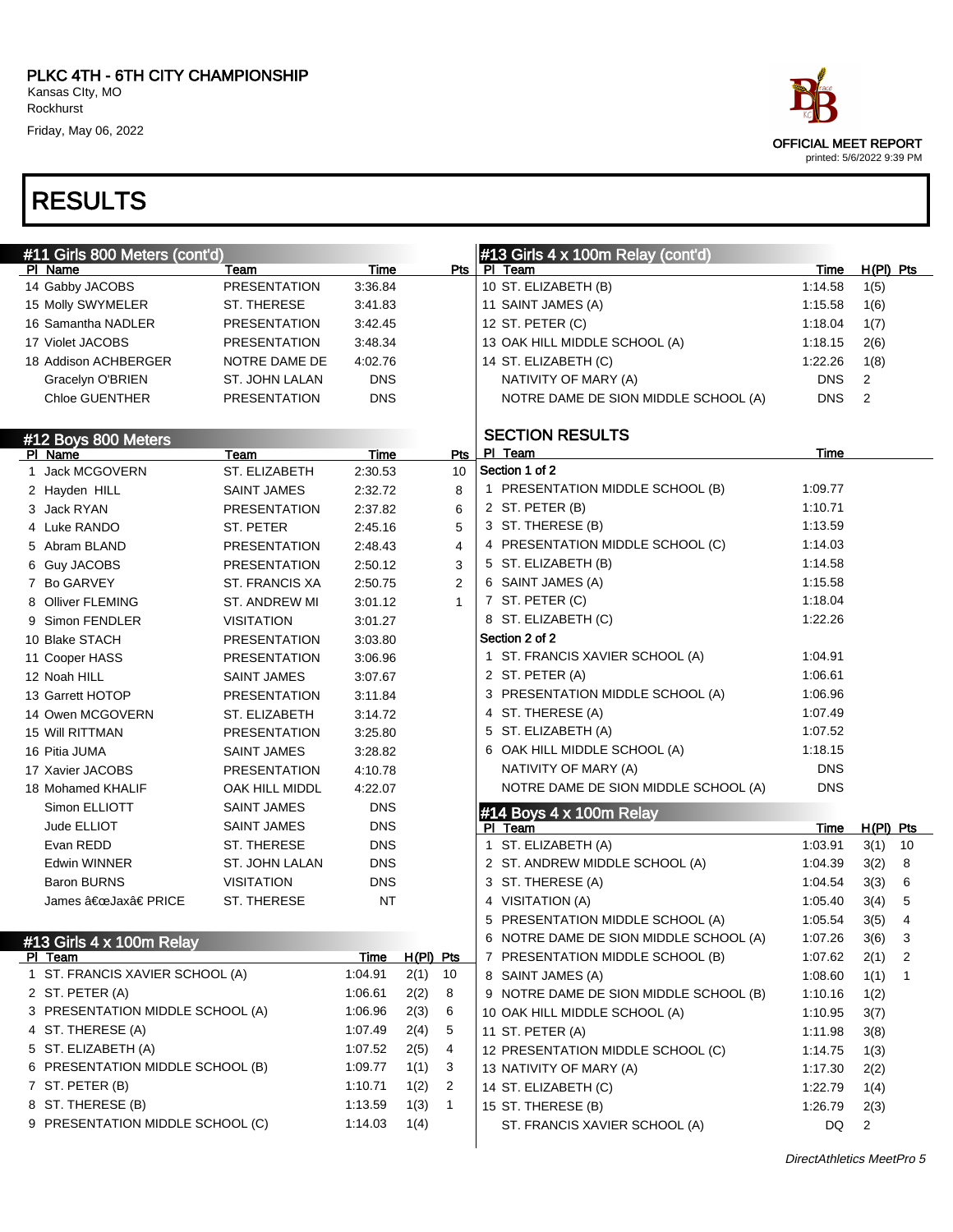| #14 Boys 4 x 100m Relay (cont'd)       |            |                |    | #15 Girls 4 x 200m Relay (cont'd) |                          |            |                |                |
|----------------------------------------|------------|----------------|----|-----------------------------------|--------------------------|------------|----------------|----------------|
| PI Team                                | Time       | $H(PI)$ Pts    |    | PI Team                           |                          | Time       |                |                |
| ST. ANDREW MIDDLE SCHOOL (B)           | <b>DNS</b> | $\mathbf{1}$   |    | 2 PRESENTATION MIDDLE SCHOOL (A)  |                          | 2:16.21    |                |                |
| ST. ELIZABETH (B)                      | <b>DNS</b> | $\overline{2}$ |    | 3 ST. THERESE (A)                 |                          | 2:27.13    |                |                |
|                                        |            |                |    | 4 ST. PETER (A)                   |                          | 2:38.29    |                |                |
| <b>SECTION RESULTS</b>                 |            |                |    | ST. ANDREW MIDDLE SCHOOL (A)      |                          | <b>DNS</b> |                |                |
| PI Team                                | Time       |                |    | #16 Boys 4 x 200m Relay           |                          |            |                |                |
| Section 1 of 3                         |            |                |    | PI Team                           |                          | Time       | $H(PI)$ Pts    |                |
| 1 SAINT JAMES (A)                      | 1:08.60    |                |    | 1 ST. ELIZABETH (A)               |                          | 2:12.52    | $2(1)$ 10      |                |
| 2 NOTRE DAME DE SION MIDDLE SCHOOL (B) | 1:10.16    |                |    | 2 VISITATION (A)                  |                          | 2:15.30    | 2(2)           | - 8            |
| 3 PRESENTATION MIDDLE SCHOOL (C)       | 1:14.75    |                |    | 3 PRESENTATION MIDDLE SCHOOL (A)  |                          | 2:16.90    | 1(1)           | - 6            |
| 4 ST. ELIZABETH (C)                    | 1:22.79    |                |    | 4 ST. THERESE (A)                 |                          | 2:21.88    | 1(2)           | - 5            |
| ST. ANDREW MIDDLE SCHOOL (B)           | <b>DNS</b> |                |    | 5 SAINT JAMES (A)                 |                          | 2:27.98    | 1(3)           | -4             |
| Section 2 of 3                         |            |                |    | 6 ST. THERESE (B)                 |                          | 2:30.88    | 2(3)           | $\mathbf{3}$   |
| 1 PRESENTATION MIDDLE SCHOOL (B)       | 1:07.62    |                |    | 7 ST. PETER (A)                   |                          | 2:45.92    | 2(4)           | $\overline{2}$ |
| 2 NATIVITY OF MARY (A)                 | 1:17.30    |                |    | 8 ST. ELIZABETH (B)               |                          | 2:54.83    | 1(4)           | $\overline{1}$ |
| 3 ST. THERESE (B)                      | 1:26.79    |                |    | ST. ANDREW MIDDLE SCHOOL (A)      |                          | <b>DNS</b> | $\overline{2}$ |                |
| ST. FRANCIS XAVIER SCHOOL (A)          | DQ         |                |    |                                   |                          |            |                |                |
| ST. ELIZABETH (B)                      | <b>DNS</b> |                |    | <b>SECTION RESULTS</b>            |                          |            |                |                |
| Section 3 of 3                         |            |                |    | PI Team                           |                          | Time       |                |                |
| 1 ST. ELIZABETH (A)                    | 1:03.91    |                |    | Section 1 of 2                    |                          |            |                |                |
| 2 ST. ANDREW MIDDLE SCHOOL (A)         | 1:04.39    |                |    | 1 PRESENTATION MIDDLE SCHOOL (A)  |                          | 2:16.90    |                |                |
| 3 ST. THERESE (A)                      | 1:04.54    |                |    | 2 ST. THERESE (A)                 |                          | 2:21.88    |                |                |
| 4 VISITATION (A)                       | 1:05.40    |                |    | 3 SAINT JAMES (A)                 |                          | 2:27.98    |                |                |
| 5 PRESENTATION MIDDLE SCHOOL (A)       | 1:05.54    |                |    | 4 ST. ELIZABETH (B)               |                          | 2:54.83    |                |                |
| 6 NOTRE DAME DE SION MIDDLE SCHOOL (A) | 1:07.26    |                |    | Section 2 of 2                    |                          |            |                |                |
| 7 OAK HILL MIDDLE SCHOOL (A)           | 1:10.95    |                |    | 1 ST. ELIZABETH (A)               |                          | 2:12.52    |                |                |
| 8 ST. PETER (A)                        | 1:11.98    |                |    | 2 VISITATION (A)                  |                          | 2:15.30    |                |                |
| #15 Girls $4 \times 200$ m Relay       |            |                |    | 3 ST. THERESE (B)                 |                          | 2:30.88    |                |                |
| PI Team                                | Time       | $H(PI)$ Pts    |    | 4 ST. PETER (A)                   |                          | 2:45.92    |                |                |
| 1 ST. ELIZABETH (A)                    | 2:15.34    | 2(1)           | 10 | ST. ANDREW MIDDLE SCHOOL (A)      |                          | <b>DNS</b> |                |                |
| 2 PRESENTATION MIDDLE SCHOOL (A)       | 2:16.21    | 2(2)           | 8  |                                   |                          |            |                |                |
| 3 ST. THERESE (B)                      | 2:23.04    | 1(1)           | 6  | #17 Girls 400 Meters<br>PI Name   | Team                     | Time       |                | $H(PI)$ Pts    |
| 4 ST. THERESE (A)                      | 2:27.13    | 2(3)           | 5  | 1 Kate GARVEY                     | <b>ST. FRANCIS XA</b>    | 1:12.17    | 3(1)           | 10             |
| 5 PRESENTATION MIDDLE SCHOOL (B)       | 2:27.48    | 1(2)           | 4  | 2 Ellee PALMER                    | <b>PRESENTATION</b>      | 1:15.19    | 3(2)           | 8              |
| 6 ST. PETER (A)                        | 2:38.29    | 2(4)           | 3  | 3 Makayla RAMIREZ                 | <b>PRESENTATION</b>      | 1:22.65    | 3(3)           | 6              |
| 7 ST. ELIZABETH (B)                    | 2:46.09    | 1(3)           | 2  | 4 Zara MORRISON                   | ST. ELIZABETH            | 1:26.84    | 2(1)           | 5              |
| 8 ST. ELIZABETH (C)                    | 3:03.18    | 1(4)           | -1 | 5 Kate FULLER                     | NOTRE DAME DE            | 1:32.85    | 3(4)           | $\overline{4}$ |
| ST. ANDREW MIDDLE SCHOOL (A)           | DNS.       | $\overline{2}$ |    | 6 Kylee STEWART                   | NOTRE DAME DE            | 1:33.59    | 1(1)           | 3              |
|                                        |            |                |    | 7 Katelyn ONKA                    | <b>SAINT JAMES</b>       | 1:33.66    | 1(2)           | 2              |
| <b>SECTION RESULTS</b>                 |            |                |    | 8 Nora MARTIN                     | ST. ELIZABETH            | 1:34.21    |                | $\mathbf{1}$   |
| PI Team                                | Time       |                |    | 9 Natalia GARCIA                  | ST. THERESE              |            | 2(2)           |                |
| Section 1 of 2                         |            |                |    |                                   | ST. THERESE              | 1:35.49    | 2(3)           |                |
| 1 ST. THERESE (B)                      | 2:23.04    |                |    | 10 Molly SWYMELER                 |                          | 1:45.44    | 3(5)           |                |
| 2 PRESENTATION MIDDLE SCHOOL (B)       | 2:27.48    |                |    | 11 Calla HANSEN                   | ST. THERESE<br>ST. PETER | 1:47.58    | 3(6)           |                |
| 3 ST. ELIZABETH (B)                    | 2:46.09    |                |    | 12 Ellis BARRACK                  |                          | 1:49.03    | 3(7)           |                |
| 4 ST. ELIZABETH (C)                    | 3:03.18    |                |    | 13 Maylin CRAIG                   | ST. PETER                | 1:56.88    | 3(8)           |                |
| Section 2 of 2                         |            |                |    | Rosalie RESTREPO                  | ST. THERESE              | <b>DNS</b> | 1              |                |
| 1 ST. ELIZABETH (A)                    | 2:15.34    |                |    | Addis O'NEILL                     | <b>VISITATION</b>        | <b>DNS</b> | $\mathbf{1}$   |                |
|                                        |            |                |    |                                   |                          |            |                |                |

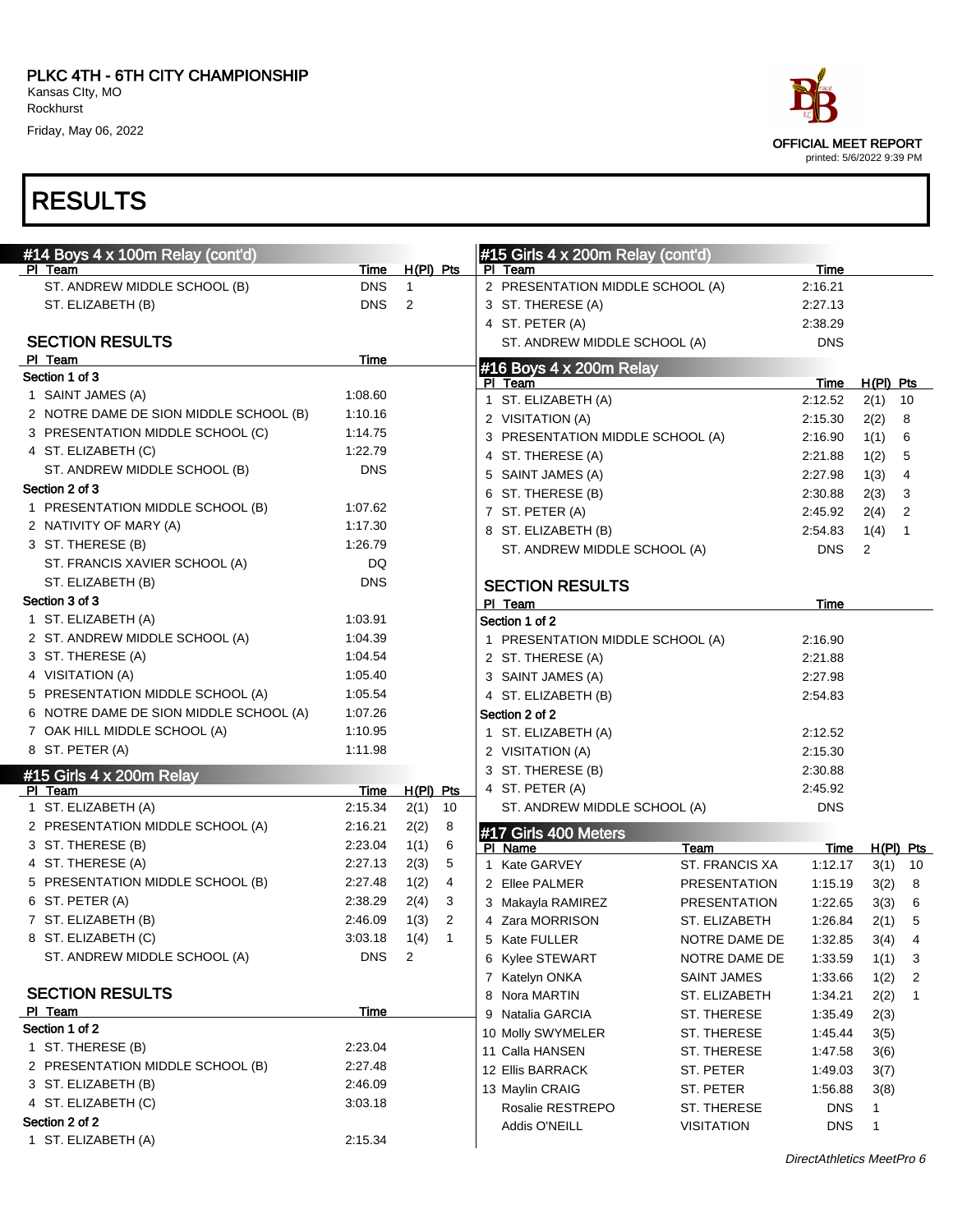| #17 Girls 400 Meters (cont'd) |                     |             |                      | #18 Boys 400 Meters (cont'd) |                     |             |             |
|-------------------------------|---------------------|-------------|----------------------|------------------------------|---------------------|-------------|-------------|
| PI Name                       | Team                | Time        | $H(PI)$ Pts          | PI Name                      | Team                | <b>Time</b> | $H(PI)$ Pts |
| Ava SCHROFF                   | ST. PETER           | <b>DNS</b>  | $\overline{1}$       | 14 Issac AMADOR              | <b>SAINT JAMES</b>  | 1:21.84     | 1(4)        |
| Anna Grace VOGTNER            | <b>VISITATION</b>   | <b>DNS</b>  | $\mathbf{1}$         | 15 Robert MILLIGAN           | NOTRE DAME DE       | 1:23.75     | 4(8)        |
| <b>Alexis NGAR</b>            | ST. JOHN LALAN      | <b>DNS</b>  | 2                    | 16 James HART                | NOTRE DAME DE       | 1:26.04     | 3(2)        |
| <b>Chloe GUENTHER</b>         | <b>PRESENTATION</b> | <b>DNS</b>  | 2                    | 17 Blake STACH               | <b>PRESENTATION</b> | 1:26.88     | 3(3)        |
| Madeline KEHOE                | NOTRE DAME DE       | <b>DNS</b>  | 2                    | 18 Alexander HART            | NOTRE DAME DE       | 1:27.62     | 2(3)        |
|                               |                     |             |                      | 19 Karl PASTINEN             | NOTRE DAME DE       | 1:28.03     | 1(5)        |
| <b>SECTION RESULTS</b>        |                     |             |                      | 20 Siddhartha PARK           | NOTRE DAME DE       | 1:30.16     | 1(6)        |
| PI Name                       | Team                | Time        |                      | 21 Sullivan CALDWELL         | ST. ELIZABETH       | 1:30.81     | 2(4)        |
| Section 1 of 3                |                     |             |                      | 22 Knox GANSON               | <b>PRESENTATION</b> | 1:30.84     | 3(4)        |
| 1 Kylee STEWART               | NOTRE DAME DE       | 1:33.59     |                      | 23 Henry HAMES               | <b>SAINT JAMES</b>  | 1:32.46     | 2(5)        |
| 2 Katelyn ONKA                | <b>SAINT JAMES</b>  | 1:33.66     |                      | 24 Will RITTMAN              | <b>PRESENTATION</b> | 1:34.01     | 3(5)        |
| Rosalie RESTREPO              | ST. THERESE         | <b>DNS</b>  |                      | 25 Robert JENKINS            | <b>ST. THERESE</b>  | 1:44.45     | 2(6)        |
| Addis O'NEILL                 | <b>VISITATION</b>   | <b>DNS</b>  |                      | 26 Jude BERLING              | <b>SAINT JAMES</b>  | 1:48.30     | 1(7)        |
| Ava SCHROFF                   | ST. PETER           | <b>DNS</b>  |                      | 27 Xavier JACOBS             | <b>PRESENTATION</b> | 1:53.45     | 2(7)        |
| Anna Grace VOGTNER            | VISITATION          | <b>DNS</b>  |                      | Evan REDD                    | ST. THERESE         | <b>DNS</b>  | 1           |
| Section 2 of 3                |                     |             |                      | Kallen BRIER                 | <b>SAINT JAMES</b>  | <b>DNS</b>  | 2           |
| 1 Zara MORRISON               | ST. ELIZABETH       | 1:26.84     |                      | <b>Jack SCHRAMM</b>          | ST. THERESE         | <b>DNS</b>  | 3           |
| 2 Nora MARTIN                 | ST. ELIZABETH       | 1:34.21     |                      | <b>Baron BURNS</b>           | <b>VISITATION</b>   | <b>DNS</b>  | 3           |
| 3 Natalia GARCIA              | ST. THERESE         | 1:35.49     |                      | <b>Edwin WINNER</b>          | ST. JOHN LALAN      | <b>DNS</b>  | 3           |
| Alexis NGAR                   | ST. JOHN LALAN      | <b>DNS</b>  |                      |                              |                     |             |             |
| <b>Chloe GUENTHER</b>         | <b>PRESENTATION</b> | <b>DNS</b>  |                      | <b>SECTION RESULTS</b>       |                     |             |             |
| Madeline KEHOE                | NOTRE DAME DE       | <b>DNS</b>  |                      | PI Name                      | Team                | Time        |             |
| Section 3 of 3                |                     |             |                      | Section 1 of 4               |                     |             |             |
| 1 Kate GARVEY                 | ST. FRANCIS XA      | 1:12.17     |                      | 1 Andrew MULLER              | ST. JOHN LALAN      | 1:16.36     |             |
| 2 Ellee PALMER                | <b>PRESENTATION</b> | 1:15.19     |                      | 2 Mithchell SEELBREDE        | <b>PRESENTATION</b> | 1:16.43     |             |
| 3 Makayla RAMIREZ             | <b>PRESENTATION</b> | 1:22.65     |                      | 3 Dominic LEPE               | NOTRE DAME DE       | 1:16.58     |             |
| 4 Kate FULLER                 | NOTRE DAME DE       | 1:32.85     |                      | 4 Issac AMADOR               | <b>SAINT JAMES</b>  | 1:21.84     |             |
| 5 Molly SWYMELER              | ST. THERESE         | 1:45.44     |                      | 5 Karl PASTINEN              | NOTRE DAME DE       | 1:28.03     |             |
| 6 Calla HANSEN                | ST. THERESE         | 1:47.58     |                      | 6 Siddhartha PARK            | NOTRE DAME DE       | 1:30.16     |             |
| 7 Ellis BARRACK               | ST. PETER           | 1:49.03     |                      | 7 Jude BERLING               | <b>SAINT JAMES</b>  | 1:48.30     |             |
| 8 Maylin CRAIG                | ST. PETER           | 1:56.88     |                      | Evan REDD                    | ST. THERESE         | <b>DNS</b>  |             |
| #18 Boys 400 Meters           |                     |             |                      | Section 2 of 4               |                     |             |             |
| PI Name                       | Team                | <b>Time</b> | $H(PI)$ Pts          | 1 Winston KEVERN             | NOTRE DAME DE       | 1:17.99     |             |
| 1 Jack RYAN                   | <b>PRESENTATION</b> | 1:08.55     | 4(1)<br>10           | 2 Bo GARVEY                  | ST. FRANCIS XA      | 1:19.03     |             |
| 2 Beau KETCHUM                | <b>VISITATION</b>   | 1:09.42     | 4(2)<br>8            | 3 Alexander HART             | NOTRE DAME DE       | 1:27.62     |             |
| 3 Jack MORRISON               | ST. ELIZABETH       | 1:09.86     | 4(3)<br>6            | 4 Sullivan CALDWELL          | ST. ELIZABETH       | 1:30.81     |             |
| 4 Luke RANDO                  | ST. PETER           | 1:11.84     | 4(4)<br>5            | 5 Henry HAMES                | SAINT JAMES         | 1:32.46     |             |
| 5 Jack MCGOVERN               | ST. ELIZABETH       | 1:12.19     | 4(5)<br>4            | 6 Robert JENKINS             | ST. THERESE         | 1:44.45     |             |
| 6 Andrew MULLER               | ST. JOHN LALAN      | 1:16.36     | 1(1)<br>3            | 7 Xavier JACOBS              | <b>PRESENTATION</b> | 1:53.45     |             |
| 7 Mithchell SEELBREDE         | <b>PRESENTATION</b> | 1:16.43     | 1(2)<br>2            | Kallen BRIER                 | SAINT JAMES         | <b>DNS</b>  |             |
| 8 Dominic LEPE                | NOTRE DAME DE       | 1:16.58     | 1(3)<br>$\mathbf{1}$ | Section 3 of 4               |                     |             |             |
| 9 Winston KEVERN              | NOTRE DAME DE       | 1:17.99     | 2(1)                 | 1 Cooper HASS                | <b>PRESENTATION</b> | 1:20.51     |             |
| 10 Olliver FLEMING            | ST. ANDREW MI       | 1:18.11     | 4(6)                 | 2 James HART                 | NOTRE DAME DE       | 1:26.04     |             |
| 11 Bo GARVEY                  | ST. FRANCIS XA      | 1:19.03     | 2(2)                 | 3 Blake STACH                | <b>PRESENTATION</b> | 1:26.88     |             |
| 12 Garrett HOTOP              | <b>PRESENTATION</b> | 1:19.51     | 4(7)                 | 4 Knox GANSON                | <b>PRESENTATION</b> | 1:30.84     |             |
| 13 Cooper HASS                | <b>PRESENTATION</b> | 1:20.51     | 3(1)                 | 5 Will RITTMAN               | <b>PRESENTATION</b> | 1:34.01     |             |
|                               |                     |             |                      |                              |                     |             |             |

 $\overline{\phantom{a}}$ 

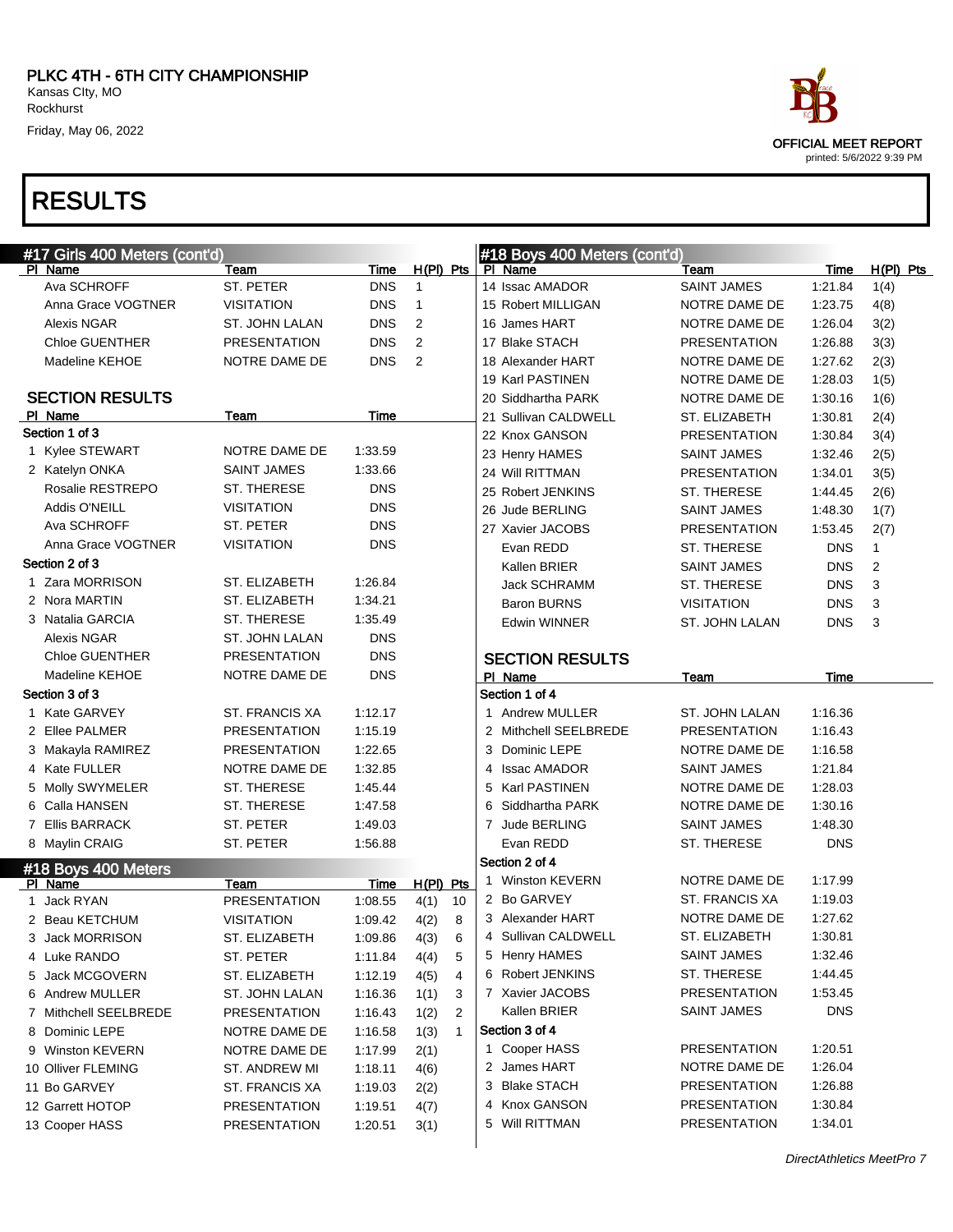|   | #18 Boys 400 Meters (cont'd)           |                                     |            |                |   | #20 Softball Throw (cont'd)           |                       |             |
|---|----------------------------------------|-------------------------------------|------------|----------------|---|---------------------------------------|-----------------------|-------------|
|   | PI Name                                | Team                                | Time       |                |   | PI Name                               | Team                  | Mark        |
|   | <b>Jack SCHRAMM</b>                    | ST. THERESE                         | <b>DNS</b> |                |   | 25 Courtland HARRIS                   | ST. REGIS ACAD 67' 1  |             |
|   | <b>Baron BURNS</b>                     | <b>VISITATION</b>                   | <b>DNS</b> |                |   | 26 Harry MILLER                       | <b>VISITATION</b>     | 67'1        |
|   | Edwin WINNER                           | ST. JOHN LALAN                      | <b>DNS</b> |                |   | 27 Aiden PRITT                        | ST. FRANCIS XA 65'3   |             |
|   | Section 4 of 4                         |                                     |            |                |   | 28 John ABADIE                        | NATIVITY OF MA 62' 9  |             |
|   | 1 Jack RYAN                            | <b>PRESENTATION</b>                 | 1:08.55    |                |   | 29 George WOODBURY                    | ST. THERESE           | 61'9        |
| 2 | Beau KETCHUM                           | <b>VISITATION</b>                   | 1:09.42    |                |   | 30 Mikkel JT BJORNSON                 | ST. JOHN LALAN 61' 6  |             |
| 3 | <b>Jack MORRISON</b>                   | ST. ELIZABETH                       | 1:09.86    |                |   | 31 Xavier JACOBS                      | PRESENTATION 60' 1    |             |
| 4 | Luke RANDO                             | <b>ST. PETER</b>                    | 1:11.84    |                |   | 32 Michael MACIAS-AREVALO             | NATIVITY OF MA 48' 4  |             |
| 5 | <b>Jack MCGOVERN</b>                   | <b>ST. ELIZABETH</b>                | 1:12.19    |                |   | 33 Garrett GILLETTE                   | ST. THERESE           | 39' 1'      |
| 6 | <b>Olliver FLEMING</b>                 | <b>ST. ANDREW MI</b>                | 1:18.11    |                |   | Philip SHEKLETON                      | OAK HILL MIDDL DNS    |             |
| 7 | Garrett HOTOP                          | <b>PRESENTATION</b>                 | 1:19.51    |                |   | <b>Brody PICKENS</b>                  | OAK HILL MIDDL DNS    |             |
| 8 | Robert MILLIGAN                        | NOTRE DAME DE                       | 1:23.75    |                |   | Karl PASTINEN                         | NOTRE DAME DEDNS      |             |
|   | #19 COED 8 x 100m Relay                |                                     |            |                |   | Chase GREGORY                         | OAK HILL MIDDL DNS    |             |
|   | PI Team                                |                                     | Time       | Pts            |   | Ayden GANAWAY                         | ST. REGIS ACAD DNS    |             |
|   | 1 ST. THERESE (B)                      |                                     | 2:19.81    | 10             |   | Matthew KALLENBACH                    | ST. THERESE           | <b>DNS</b>  |
|   | 2 ST. ELIZABETH (A)                    |                                     | 2:19.99    | 8              |   | <b>Grant SCHAEFER</b>                 | ST. ANDREW MI DNS     |             |
|   | 3 PRESENTATION MIDDLE SCHOOL (A)       |                                     | 2:22.78    | 6              |   | <b>Andrew DAWN</b>                    | ST. REGIS ACAD DNS    |             |
| 4 | ST. THERESE (A)                        |                                     | 2:25.80    | 5              |   | <b>Brian ZAHNER</b>                   | ST. PETER             | <b>DNS</b>  |
|   | 5 ST. ELIZABETH (B)                    |                                     | 2:43.32    | 4              |   | <b>Brendan WINNIKE</b>                | ST. ANDREW MI DNS     |             |
|   |                                        |                                     |            |                |   | Kallen BRIER                          | <b>SAINT JAMES</b>    | <b>DNS</b>  |
|   | #20 Softball Throw                     |                                     |            |                |   | Patrick MAHONY                        | <b>SAINT JAMES</b>    | <b>DNS</b>  |
|   | PI Name                                | Team                                | Mark       | Pts            |   | Max TEBBENKAMP                        | <b>SAINT JAMES</b>    | <b>DNS</b>  |
|   | 1 Ty WILLIAMS                          | <b>VISITATION</b>                   | 166' 6"    | 10             |   |                                       |                       |             |
| 2 | <b>Collin SAVER</b>                    | <b>SAINT JAMES</b>                  | 153' 4"    | 8              |   | #21 Softball Throw                    |                       |             |
| 3 | Lucca ABREU                            | PRESENTATION 148' 5"                |            | 6              |   | PI Name                               | Team                  | <b>Mark</b> |
| 4 | Jack MYRE                              | <b>VISITATION</b>                   | 142'7"     | 5              | 1 | Sloane FENDE                          | ST. ELIZABETH         | 116'        |
| 5 | <b>Reece FISHER</b>                    | <b>VISITATION</b>                   | 141'4"     | $\overline{4}$ |   | 2 Henrika LEWER                       | ST. ELIZABETH         | 112'        |
| 6 | Charlie COMPTON                        | SAINT JAMES                         | 134' 9"    | 3              |   | 3 Hallie PAUTLER                      | ST. PETER             | 109'        |
|   | 7 Andrew MULLER                        | ST. JOHN LALAN 131' 0"              |            | $\overline{2}$ |   | 4 Reagan KEENER                       | ST. ELIZABETH         | 95'9        |
| 8 | William REYNA                          | ST. ELIZABETH 124' 7"               |            | 1              | 5 | <b>Bailee MILLHOUSE</b>               | <b>SAINT JAMES</b>    | 94'6        |
| 9 | Dominic LEPE                           | NOTRE DAME DE120' 7"                |            |                | 6 | Drew RUPNOW                           | ST. ANDREW MI 93'3    |             |
|   | 10 Phillip KOPP                        | ST. ELIZABETH                       | 117' 5"    |                | 7 | Katelyn LEGETTE                       | ST. ELIZABETH         | 91'4        |
|   | 11 Liam BEECHAM                        | <b>ST. PETER</b>                    | 115' 10"   |                | 8 | <b>Claire KEELEY</b>                  | ST. PETER             | 90' 4       |
|   | 12 William MCKNIGHT                    | PRESENTATION 112'11"                |            |                | 9 | <b>Besty LOWE</b>                     | ST. ELIZABETH         | 87'3        |
|   | 13 Teddy MCCORMACK                     | ST. PETER                           | 110'0"     |                |   | 10 Katelyn ONKA                       | <b>SAINT JAMES</b>    | 67' 8       |
|   | 14 Kason HAMILTON                      | ST. ANDREW MI 104' 2"               |            |                |   | 11 Abigail HAAR                       | OAK HILL MIDDL 67' 1' |             |
|   | 15 Scott SAVER                         | SAINT JAMES                         | 102' 2"    |                |   | 12 Ava SCHROFF                        | ST. PETER             | 58'0        |
|   | 16 Sawyer BLAND                        | PRESENTATION 98'7"                  |            |                |   | 13 Crysen HOSKINS                     | NOTRE DAME DE56' 1    |             |
|   | 17 Gavin O'CONNELL                     | PRESENTATION 97' 5"                 |            |                |   | 14 Laya BRAY-HOWARD                   | NATIVITY OF MA 46' 2  |             |
|   | 18 Sterling WARD                       | NATIVITY OF MA 88'8"                |            |                |   | 15 Kaitlyn SPRUNG                     | SAINT JAMES           | 40' 1       |
|   | 19 Brody CALDWELL                      | ST. ANDREW MI 87' 6"                |            |                |   | 16 Maya TEBBENKAMO                    | SAINT JAMES           | 39' 1       |
|   | 20 Elijah BRAY-HOWARD                  | NATIVITY OF MA 86' 0"               |            |                |   | 17 Berkley HENRY                      | OAK HILL MIDDL 39' 1  |             |
|   |                                        | SAINT JAMES                         | 80' 11"    |                |   | 18 Corinne BOULWARE                   | NATIVITY OF MA 32' 8' |             |
|   | 21 Jude BERLING                        |                                     |            |                |   |                                       |                       |             |
|   |                                        | NATIVITY OF MA 79' 10"              |            |                |   |                                       | ST. THERESE           | 22' 6       |
|   | 22 Justin AREVALO-TOVAR                |                                     |            |                |   | 19 Sophia VILLANUEVA<br>Mia MALAPONTI | ST. ANDREW MI         | <b>DNS</b>  |
|   | 23 Rogers NYBERG<br>24 Jacob YARNEVICH | SAINT JAMES<br>ST. ELIZABETH 75' 9" | 79' 1"     |                |   | Anna Grace VOGTNER                    | <b>VISITATION</b>     | <b>DNS</b>  |



|                |   | #20 Softball Throw (cont'd) |                        |             |     |
|----------------|---|-----------------------------|------------------------|-------------|-----|
|                |   | PI Name                     | <u>Team</u>            | Mark        | Pts |
|                |   | 25 Courtland HARRIS         | ST. REGIS ACAD 67' 11" |             |     |
|                |   | 26 Harry MILLER             | <b>VISITATION</b>      | 67'1"       |     |
|                |   | 27 Aiden PRITT              | ST. FRANCIS XA 65'3"   |             |     |
|                |   | 28 John ABADIE              | NATIVITY OF MA 62' 9"  |             |     |
|                |   | 29 George WOODBURY          | ST. THERESE            | 61'9''      |     |
|                |   | 30 Mikkel JT BJORNSON       | ST. JOHN LALAN 61' 6"  |             |     |
|                |   | 31 Xavier JACOBS            | PRESENTATION 60' 10"   |             |     |
|                |   | 32 Michael MACIAS-AREVALO   | NATIVITY OF MA 48' 4"  |             |     |
|                |   | 33 Garrett GILLETTE         | ST. THERESE            | 39' 1"      |     |
|                |   | Philip SHEKLETON            | OAK HILL MIDDL DNS     |             |     |
|                |   | <b>Brody PICKENS</b>        | OAK HILL MIDDL DNS     |             |     |
|                |   | Karl PASTINEN               | NOTRE DAME DEDNS       |             |     |
|                |   | Chase GREGORY               | OAK HILL MIDDL DNS     |             |     |
| শs             |   | Ayden GANAWAY               | ST. REGIS ACAD DNS     |             |     |
| 10             |   | Matthew KALLENBACH          | ST. THERESE            | <b>DNS</b>  |     |
| 8              |   | <b>Grant SCHAEFER</b>       | ST. ANDREW MI DNS      |             |     |
| 6              |   | <b>Andrew DAWN</b>          | ST. REGIS ACAD DNS     |             |     |
| 5              |   | <b>Brian ZAHNER</b>         | ST. PETER              | <b>DNS</b>  |     |
| 4              |   | <b>Brendan WINNIKE</b>      | ST. ANDREW MI DNS      |             |     |
|                |   | Kallen BRIER                | <b>SAINT JAMES</b>     | <b>DNS</b>  |     |
|                |   | Patrick MAHONY              | <b>SAINT JAMES</b>     | <b>DNS</b>  |     |
| Pts            |   | Max TEBBENKAMP              | <b>SAINT JAMES</b>     | <b>DNS</b>  |     |
| 10             |   |                             |                        |             |     |
| 8              |   | #21 Softball Throw          |                        |             |     |
| 6              |   | PI Name                     | <u>Team</u>            | <b>Mark</b> | Pts |
| 5              | 1 | Sloane FENDE                | ST. ELIZABETH          | 116'6"      | 10  |
| 4              |   | 2 Henrika LEWER             | ST. ELIZABETH          | 112' 9"     | 8   |
| 3              |   | 3 Hallie PAUTLER            | ST. PETER              | 109' 3"     | 6   |
| $\overline{2}$ |   | 4 Reagan KEENER             | ST. ELIZABETH          | 95' 9"      | 5   |
| 1              |   | 5 Bailee MILLHOUSE          | <b>SAINT JAMES</b>     | 94' 6"      | 4   |
|                |   | 6 Drew RUPNOW               | ST. ANDREW MI 93'3"    |             | 3   |
|                |   | 7 Katelyn LEGETTE           | ST. ELIZABETH          | 91' 4"      | 2   |
|                |   | 8 Claire KEELEY             | ST. PETER              | 90' 4"      | 1   |
|                |   | 9 Besty LOWE                | ST. ELIZABETH          | 87'3''      |     |
|                |   | 10 Katelyn ONKA             | <b>SAINT JAMES</b>     | 67' 8"      |     |
|                |   | 11 Abigail HAAR             | OAK HILL MIDDL 67' 1"  |             |     |
|                |   | 12 Ava SCHROFF              | ST. PETER              | 58' 0"      |     |
|                |   | 13 Crysen HOSKINS           | NOTRE DAME DE56' 10"   |             |     |
|                |   | 14 Laya BRAY-HOWARD         | NATIVITY OF MA 46' 2"  |             |     |
|                |   | 15 Kaitlyn SPRUNG           | <b>SAINT JAMES</b>     | 40' 1"      |     |
|                |   | 16 Maya TEBBENKAMO          | <b>SAINT JAMES</b>     | 39' 11"     |     |
|                |   | 17 Berkley HENRY            | OAK HILL MIDDL 39' 1"  |             |     |
|                |   | 18 Corinne BOULWARE         | NATIVITY OF MA 32' 8"  |             |     |
|                |   | 19 Sophia VILLANUEVA        | ST. THERESE            | 22' 6"      |     |
|                |   | Mia MALAPONTI               | ST. ANDREW MI DNS      |             |     |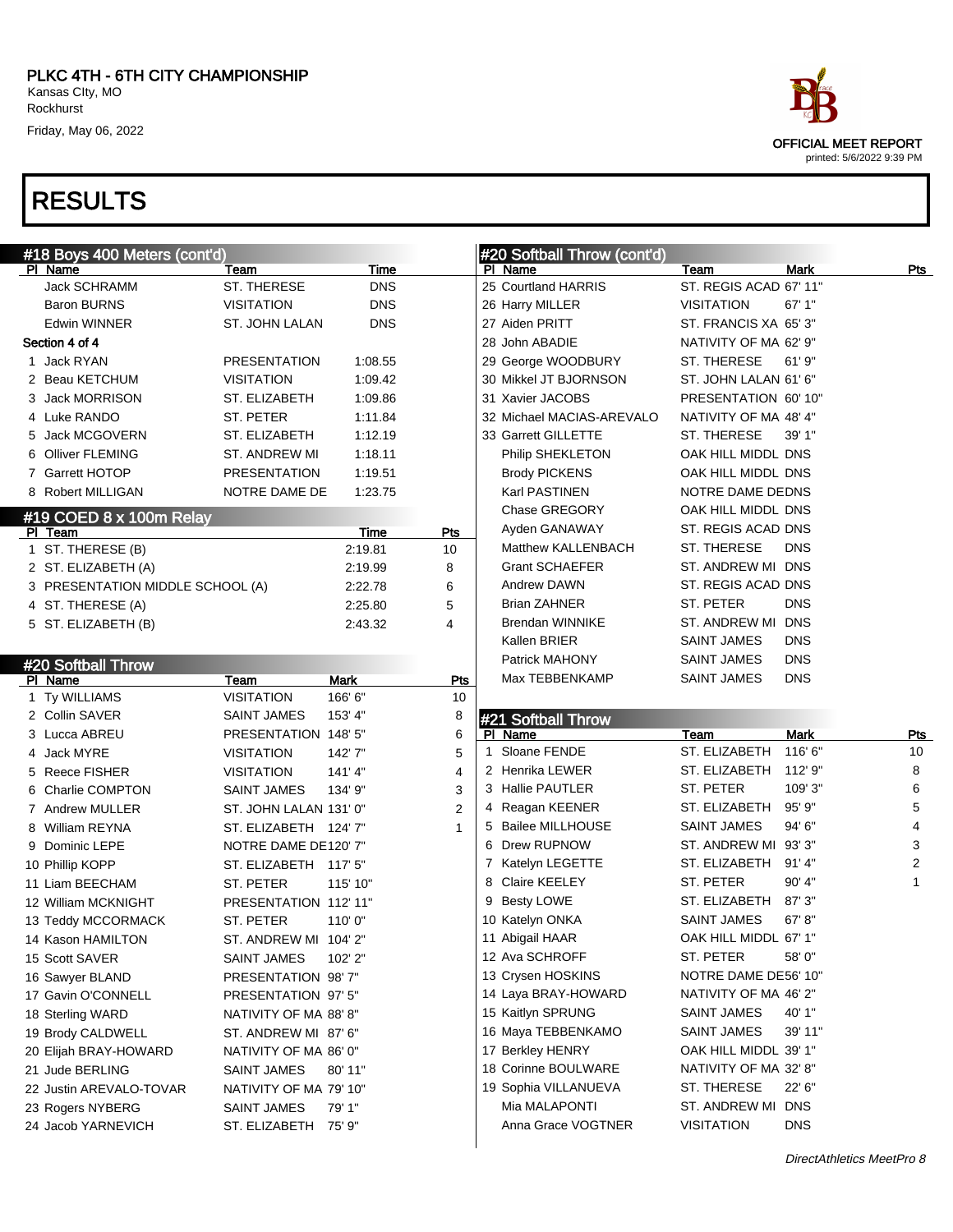|         | #21 Softball Throw (cont'd) |                            |                              | #24 Boys Long Jump (cont'd)    |                            |               |              |
|---------|-----------------------------|----------------------------|------------------------------|--------------------------------|----------------------------|---------------|--------------|
| PI Name |                             | Team                       | Mark<br>Pts                  | PI Name                        | Team                       | <b>Mark</b>   | Pts          |
|         | Rosalie RESTREPO            | ST. THERESE                | <b>DNS</b>                   | 9 Jackson MCKENNA              | PRESENTATION 11'5" (NW)    |               |              |
|         | Addis O'NEILL               | <b>VISITATION</b>          | <b>DNS</b>                   | 11 Siddhartha PARK             | NOTRE DAME DE10' 9" (NW)   |               |              |
|         | Lucy GROVES                 | ST. ELIZABETH              | <b>DNS</b>                   | 12 James "Jax†PRICE            | ST. THERESE                | 10' 3" (NW)   |              |
|         | Kessler JUSTUS              | ST. ELIZABETH              | <b>DNS</b>                   | 13 Will MULLER                 | ST. JOHN LALAN 10' 1" (NW) |               |              |
|         | Nola HOWERTON               | NOTRE DAME DEDNS           |                              | 14 Chase VANSANDT              | OAK HILL MIDDL 10' 0" (NW) |               |              |
|         | <b>Lily FERRIS</b>          | OAK HILL MIDDL DNS         |                              | 15 Oliver JAMES                | NOTRE DAME DE9' 10" (NW)   |               |              |
|         | Timberlynn JOHNSON          | NATIVITY OF MA DNS         |                              | 16 Ryan REED                   | PRESENTATION $9'9'$ (NW)   |               |              |
|         | Addy DOERING                | <b>SAINT JAMES</b>         | <b>DNS</b>                   | 17 Knox GANSON                 | PRESENTATION 9'2" (NW)     |               |              |
|         |                             |                            |                              | 18 Hudson HURST                | OAK HILL MIDDL 8' 11" (NW) |               |              |
|         | #22 Boys High Jump          |                            |                              | 19 Courtland HARRIS            | ST. REGIS ACAD 8'8" (NW)   |               |              |
| PI Name |                             | Team                       | <b>Mark</b><br>Pts           | 20 Ryan SOMMER                 | PRESENTATION 8' 5" (NW)    |               |              |
|         | 1 Hudson DEMORY             | ST. THERESE                | 4'6''<br>10                  | 20 Marco FONTANA               | ST. PETER                  | $8'5''$ (NW)  |              |
|         | 2 Ellias LAUDERDALE         | NOTRE DAME DE4' 4"         | 8                            | 20 Elijah BRAY-HOWARD          | NATIVITY OF MA 8' 5" (NW)  |               |              |
|         | 3 Kevin GAUGHAN             | ST. ELIZABETH 4'2"         | 6                            | 23 Silas PAGE                  | ST. FRANCIS XA 8'4" (NW)   |               |              |
|         | 4J Logan MURRELL            | ST. THERESE                | 4' 0"<br>5                   | 24 Robert JENKINS              | ST. THERESE                | $8'1''$ (NW)  |              |
|         | 5J Beau SCANLON             | <b>VISITATION</b>          | 4' 0"<br>3                   | 25 Chase GREGORY               | OAK HILL MIDDL 7' 11" (NW) |               |              |
|         | 5J Robert MILLIGAN          | NOTRE DAME DE4' 0"         | 3                            | 26 Sterling WARD               | NATIVITY OF MA 7' 5" (NW)  |               |              |
|         | 5J Chase VANSANDT           | OAK HILL MIDDL 4' 0"       | 3                            | 27 Mikkel JT BJORNSON          | ST. JOHN LALAN 6' 9" (NW)  |               |              |
|         | 8J Seamus ROOT              | <b>VISITATION</b>          | 3'10"<br>1                   | 28 Max TEBBENKAMP              | <b>SAINT JAMES</b>         | 6' 7" (NW)    |              |
|         | 9 Brennan BERG              | ST. ANDREW MI 3'8"         |                              | 29 Michael MACIAS-AREVALO      | NATIVITY OF MA 5' 8" (NW)  |               |              |
|         |                             |                            |                              | Paul BROST                     | NATIVITY OF MA DNS (NW)    |               |              |
|         | #23 Girls High Jump         |                            |                              | Gavin O'CONNELL                | PRESENTATION DNS (NW)      |               |              |
| PI Name |                             | Team                       | <b>Mark</b><br><u>Pts</u>    | Paul MCCLINTOCK                | PRESENTATION DNS (NW)      |               |              |
|         | 1J Kamie STODDEN            | ST. THERESE                | 3'10"<br>10                  | <b>Brody PICKENS</b>           | OAK HILL MIDDL DNS (NW)    |               |              |
|         | 2J Aubrey RUEMKER           | ST. ELIZABETH              | 8<br>3' 10"                  | Andrew DAWN                    | ST. REGIS ACAD DNS (NW)    |               |              |
|         | 3J Adalyn BAKER             | ST. ANDREW MI 3'10"        | 6                            | Leo MIRABILE                   | ST. ANDREW MI DNS (NW)     |               |              |
|         | 4J Harper LIBEL             | ST. FRANCIS XA 3'8"        | 5                            | <b>Teddy NOLAND</b>            | ST. THERESE                | DNS (NW)      |              |
|         | 5J Alexis NGAR              | ST. JOHN LALAN 3' 6"       | 4                            | Ike GARVEY                     | ST. FRANCIS XA DNS (NW)    |               |              |
|         | 6J Ellie BRENNAN            | ST. ELIZABETH 3'6"         | 3                            | Louis KIRCHNER                 | ST. PETER                  | DNS (NW)      |              |
|         | <b>Blair SHROYER</b>        | ST. THERESE                | NΗ                           | Mohamed KHALIF                 | OAK HILL MIDDL DNS (NW)    |               |              |
|         | Mary ROBERTS                | ST. ELIZABETH              | <b>NH</b>                    | Charlie COMPTON                | <b>SAINT JAMES</b>         | DNS (NW)      |              |
|         | Hadley GRAHAM               | ST. PETER                  | NΗ                           |                                |                            |               |              |
|         | Kate FULLER                 | NOTRE DAME DEDNS           |                              |                                |                            |               |              |
|         | Ava LIBEL                   | ST. FRANCIS XA DNS         |                              | #25 Girls Long Jump<br>PI Name | Team                       | <b>Mark</b>   | <b>Pts</b>   |
|         | Sophia VILLANUEVA           | ST. THERESE                | <b>DNS</b>                   | 1 Lauren AUGUSTIN              | NOTRE DAME DE14' 6" (NW)   |               | 10           |
|         |                             |                            |                              | 2 Bernadette SHIELDS           | ST. ANDREW MI 13' 7" (NW)  |               | 8            |
|         | #24 Boys Long Jump          |                            |                              | 3 Adalyn BAKER                 | ST. ANDREW MI 12' 4" (NW)  |               | 6            |
| PI Name |                             | <b>Team</b>                | <b>Mark</b><br><u>Pts</u>    | 4 Daley BYARS                  | ST. THERESE                | 12' 2" (NW)   | 5            |
|         | 1 Ty WILLIAMS               | <b>VISITATION</b>          | $13'0''$ (NW)<br>10          | 5 Eve RASTORFER                | PRESENTATION 11'5" (NW)    |               | 4            |
|         | 2 Nolan BARR                | PRESENTATION 12' 10" (NW)  | 8                            | 6 Lorelei ROSTORFER            | PRESENTATION 10' 9" (NW)   |               | 2.5          |
|         | 3 Jack BROWNE               | NOTRE DAME DE12' 8" (NW)   | 6                            | 6 Harper LIBEL                 | ST. FRANCIS XA 10' 9" (NW) |               | 2.5          |
|         | 4 Evan SMITH                | ST. ANDREW MI 12' 4" (NW)  | 5                            | 8 Cammie ROGERS                | ST. THERESE                | $10'5''$ (NW) | $\mathbf{1}$ |
|         | 5 Luke BREWSTER             | ST. ELIZABETH 12' 2" (NW)  | 4                            | 9 Jaycee PAGE                  | ST. FRANCIS XA 10' 2" (NW) |               |              |
|         | 6 Baron BURNS               | <b>VISITATION</b>          | 11' 10" (NW)<br>3            | 10 Kendyl CLARK                | ST. THERESE                |               |              |
|         | 7 Robert MILLIGAN           | NOTRE DAME DE11' 9" (NW)   | 2                            |                                |                            | 10' 0" (NW)   |              |
|         | 8 Jack MYRE                 | <b>VISITATION</b>          | 11' $8\frac{1}{2}$ (NW)<br>1 | 11 Sawyer BARR<br>11 Ava LIBEL | PRESENTATION 9'11" (NW)    |               |              |
|         | 9 Alex TOMELDAN             | OAK HILL MIDDL 11' 5" (NW) |                              |                                | ST. FRANCIS XA 9' 11" (NW) |               |              |
|         |                             |                            |                              |                                |                            |               |              |

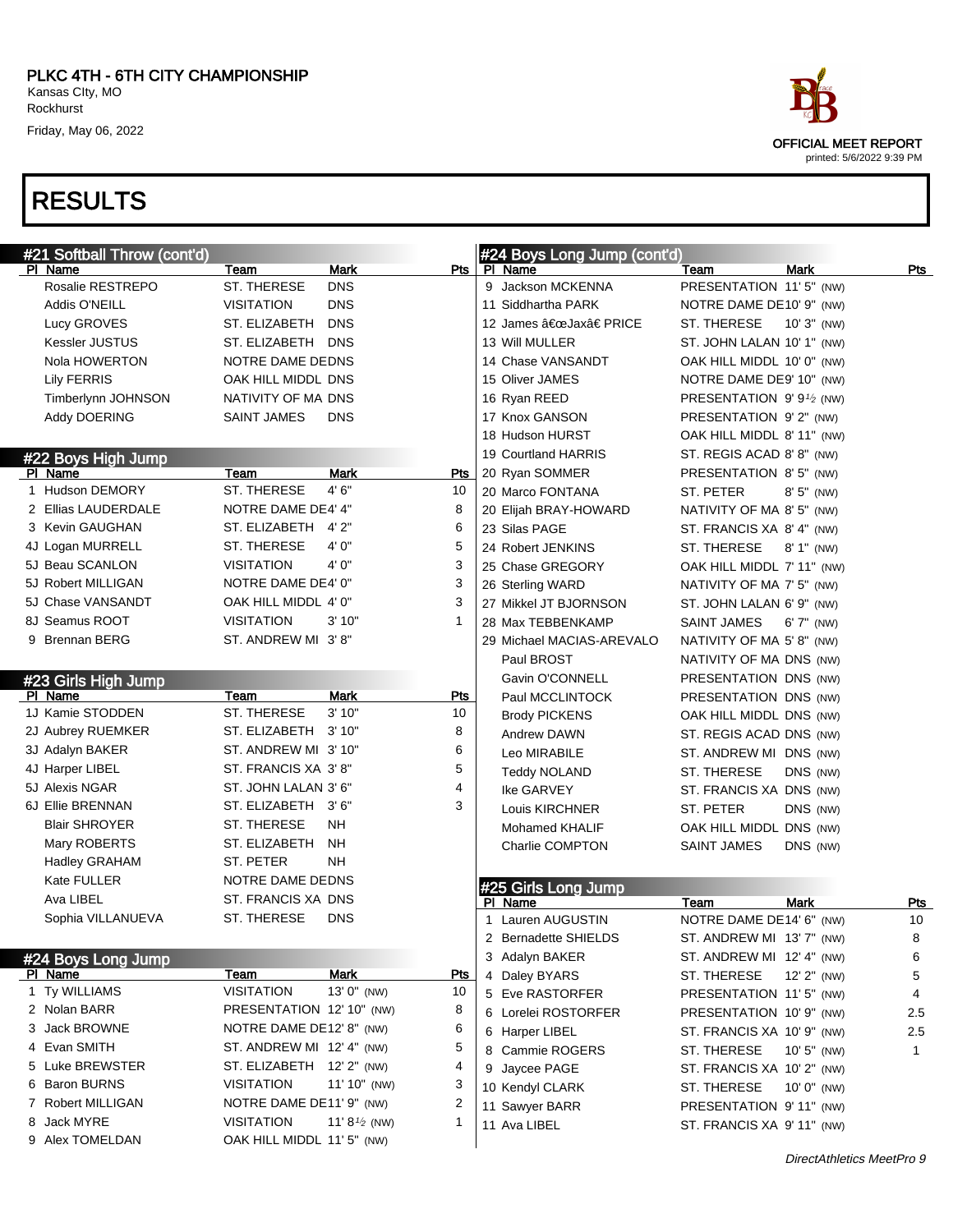| #25 Girls Long Jump (cont'd)         |                                      |                               |     | #26 Boys Shot Put (cont'd)           |                                                   |                      |  |
|--------------------------------------|--------------------------------------|-------------------------------|-----|--------------------------------------|---------------------------------------------------|----------------------|--|
| PI Name                              | Team                                 | <b>Mark</b>                   | Pts | PI Name                              | Team                                              | <b>Mark</b><br>Pts   |  |
| 13 Mary ROBERTS                      | ST. ELIZABETH                        | 9' 10" (NW)                   |     | 15 George WOODBURY                   | ST. THERESE                                       | 18' 1 $\frac{1}{2}$  |  |
| 14 Gabriela PERRY                    | ST. THERESE                          | $9'7''$ (NW)                  |     | 16 Phillip KOPP                      | ST. ELIZABETH $17'$ 9 <sup>1</sup> / <sub>2</sub> |                      |  |
| 15 Mary SCHLEETER                    | ST. ANDREW MI 9'6" (NW)              |                               |     | 17 Kason HAMILTON                    | ST. ANDREW MI 17' 8"                              |                      |  |
| 16 Felicity SCHLEETER                | ST. ANDREW MI 9'2" (NW)              |                               |     | 18 Scott SAVER                       | <b>SAINT JAMES</b>                                | 16' 10"              |  |
| 17 Olivia LUTTERMAN                  | OAK HILL MIDDL 8' 11" (NW)           |                               |     | 19 Justin AREVALO-TOVAR              | NATIVITY OF MA 16' 2"                             |                      |  |
| 18 Aylin SCHMITZ                     | PRESENTATION 8' 10" (NW)             |                               |     | 20 James HART                        | NOTRE DAME DE16' 0"                               |                      |  |
| 19 Kelly FRANK                       | PRESENTATION 8'8" (NW)               |                               |     | 21 Jacob WOOD                        | ST. THERESE                                       | 15' 11 $\frac{1}{2}$ |  |
| 19 Abigail HAAR                      | OAK HILL MIDDL 8'8" (NW)             |                               |     | 22 Bobby MUDD                        | ST. PETER                                         | $14' 6\frac{1}{2}$   |  |
| 19 Sammy STROBBE                     | ST. THERESE                          | $8' 8''$ (NW)                 |     | 23 Alexander HART                    | NOTRE DAME DE14'3"                                |                      |  |
| 22 Ellie PRICHARD                    | ST. ANDREW MI 8'0" (NW)              |                               |     | 24 Jacob YARNEVICH                   | ST. ELIZABETH 13' 6"                              |                      |  |
| 22 Emily SOMMER                      | PRESENTATION 8'0" (NW)               |                               |     | 25 Harry MILLER                      | <b>VISITATION</b>                                 | 13' 4"               |  |
| 24 Layla KNABE                       | SAINT JAMES                          | 7' 10" (NW)                   |     | 26 Paul BROST                        | NATIVITY OF MA 12' 10"                            |                      |  |
| 25 Alayna ALEMAN                     | ST. FRANCIS XA 7' 9" (NW)            |                               |     | 27 William VILLANUEVA                | ST. THERESE                                       | 10' 4"               |  |
| 26 Alexis NGAR                       | ST. JOHN LALAN 7' 8" (NW)            |                               |     | 28 Manuel DOMINGUEZ                  | NATIVITY OF MA 9' 9"                              |                      |  |
| 27 Addison ACHBERGER                 | NOTRE DAME DE7' 3" (NW)              |                               |     | Ayden GANAWAY                        | ST. REGIS ACAD DNS                                |                      |  |
| 28 Emery HORNADAY                    | OAK HILL MIDDL 6' 10" (NW)           |                               |     | <b>Andrew DAWN</b>                   | ST. REGIS ACAD DNS                                |                      |  |
| 29 Abby NYBERG                       | <b>SAINT JAMES</b>                   | $6'3''$ (NW)                  |     | <b>Brendan WINNIKE</b>               | ST. ANDREW MI DNS                                 |                      |  |
| 30 Violet JACOBS                     | PRESENTATION 6' 1" (NW)              |                               |     | Matthew KALLENBACH                   | ST. THERESE                                       | <b>DNS</b>           |  |
| 31 Calla HANSEN                      | ST. THERESE                          | $5'5''$ (NW)                  |     | John ABADIE                          | NATIVITY OF MA DNS                                |                      |  |
| Kinsley STILL                        | ST. THERESE                          | DNS (NW)                      |     | Abe ROGGE                            | ST. ELIZABETH                                     | <b>DNS</b>           |  |
| Anna Grace VOGTNER                   | <b>VISITATION</b>                    | DNS (NW)                      |     | <b>Grant SCHAEFER</b>                | ST. ANDREW MI DNS                                 |                      |  |
| Addis O'NEILL                        | <b>VISITATION</b>                    | DNS (NW)                      |     | <b>Teddy NOLAND</b>                  | ST. THERESE                                       | <b>DNS</b>           |  |
| Corinne BOULWARE                     | NATIVITY OF MA DNS (NW)              |                               |     |                                      |                                                   |                      |  |
| Kylee STEWART                        | NOTRE DAME DEDNS (NW)                |                               |     |                                      |                                                   |                      |  |
| Gracelyn O'BRIEN                     | ST. JOHN LALAN DNS (NW)              |                               |     | #27 Girls Shot Put<br>PI Name        | Team                                              | Mark<br><b>Pts</b>   |  |
| Rosalie RESTREPO                     | ST. THERESE                          | DNS (NW)                      |     | 1 Lauren AUGUSTIN                    | NOTRE DAME DE33' 0"                               | 10                   |  |
| Nola HOWERTON                        | NOTRE DAME DEDNS (NW)                |                               |     | 2 Hallie PAUTLER                     | ST. PETER                                         | 24' 11"<br>8         |  |
| <b>Bianca MARTIN</b>                 | PRESENTATION DNS (NW)                |                               |     | 3 Reagan KEENER                      | ST. ELIZABETH                                     | 20' 6"<br>6          |  |
| Kaitlyn SPRUNG                       | <b>SAINT JAMES</b>                   | DNS (NW)                      |     | 4 Sloane FENDE                       | ST. ELIZABETH                                     | 18' 2"<br>5          |  |
|                                      |                                      |                               |     | 5 Crysen HOSKINS                     | NOTRE DAME DE16' 9"                               | 4                    |  |
|                                      |                                      |                               |     | 6 Rebekah AMBURN                     | PRESENTATION 16' 7"                               | 3                    |  |
| #26 Boys Shot Put<br>PI Name         | Team                                 | <b>Mark</b>                   | Pts | 7 London SILVERS                     | NATIVITY OF MA 16' 2"                             | 1.5                  |  |
| 1 Collin SAVER                       | <b>SAINT JAMES</b>                   | $35'3\frac{1}{2}$             | 10  | 7 Bailee MILLHOUSE                   | <b>SAINT JAMES</b>                                | 16'2"<br>1.5         |  |
| 2 Reece FISHER                       | <b>VISITATION</b>                    | 32' 10 $\frac{1}{2}$          | 8   | 9 Besty LOWE                         | ST. ELIZABETH                                     | 15' 10"              |  |
| 3 Max MARTENS                        | NOTRE DAME DE25' 9"                  |                               | 6   | 9 Layla KNABE                        | <b>SAINT JAMES</b>                                | 15' 10"              |  |
| 4 Andrew HELLER                      | ST. THERESE                          | 25'7'' <sub>2</sub>           | 5   | 11 Maeve BREWSTER                    | ST. ELIZABETH 13' 9"                              |                      |  |
| 5 Benjamin KENDRICK                  | ST. THERESE                          | 24' 5"                        | 4   | 12 Claire KEELEY                     | ST. PETER                                         | 13'1"                |  |
|                                      | NATIVITY OF MA 24' 3 <sup>1</sup> /2 |                               | 3   | 13 Kate FULLER                       | NOTRE DAME DE12' 0"                               |                      |  |
| 6 Elijah BRAY-HOWARD                 | NATIVITY OF MA 24' 1"                |                               | 2   | 14 Emery HORNADAY                    |                                                   |                      |  |
| 7 Colten BOULWARE                    |                                      |                               | 1   | 15 Maya TEBBENKAMO                   | OAK HILL MIDDL 11'7"                              |                      |  |
| 8 Teddy MCCORMACK                    | ST. PETER                            | $23'$ 11 $\frac{1}{2}$        |     |                                      | SAINT JAMES                                       | 11'3"                |  |
| 9 William MCKNIGHT                   | PRESENTATION 22' 10"                 |                               |     | 16 Laya BRAY-HOWARD                  | NATIVITY OF MA 11'2"                              |                      |  |
| 10 Sam STACH                         | PRESENTATION 20'8 <sup>1</sup> /2    |                               |     | 17 Sophia VILLANUEVA                 | ST. THERESE                                       | 8'5''                |  |
| 11 Mikkel JT BJORNSON                | ST. JOHN LALAN 20' 1"                |                               |     | Kessler JUSTUS                       | ST. ELIZABETH                                     | <b>DNS</b>           |  |
| 12 Brian ZAHNER                      | ST. PETER                            | 19' 11"                       |     | Allie PETERSON                       | ST. THERESE                                       | <b>DNS</b>           |  |
|                                      |                                      |                               |     |                                      |                                                   |                      |  |
| 13 Charlie COMPTON<br>14 Cole THOMAS | SAINT JAMES<br>ST. ELIZABETH         | 19' 2"<br>18' 2 $\frac{1}{2}$ |     | Madeline KEHOE<br>Timberlynn JOHNSON | NOTRE DAME DEDNS<br>NATIVITY OF MA DNS            |                      |  |